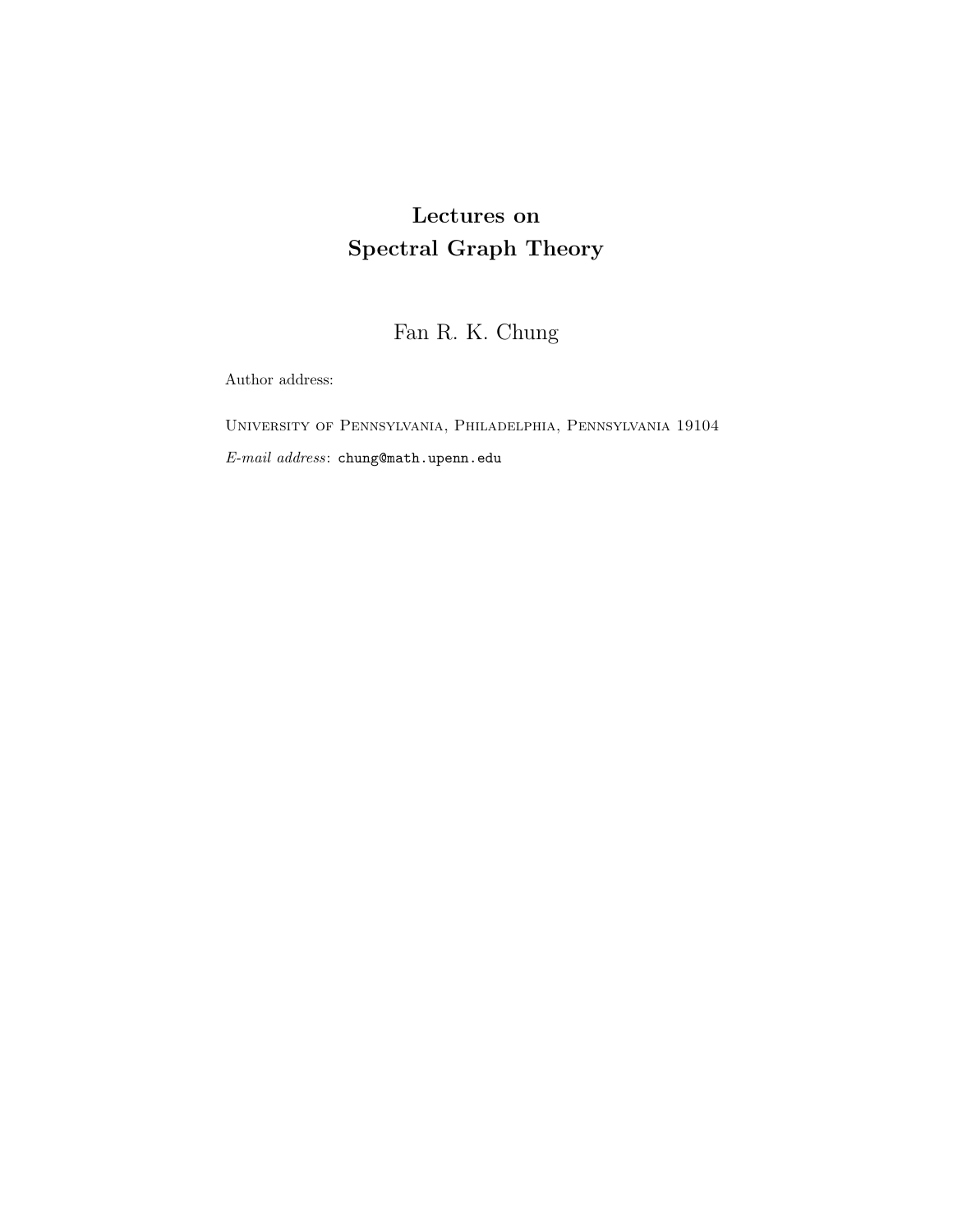## **Contents**

|                                         | Chapter 1. Eigenvalues and the Laplacian of a graph | $\mathbf{1}$ |
|-----------------------------------------|-----------------------------------------------------|--------------|
| 1.1.                                    | Introduction                                        | $\mathbf{1}$ |
| 1.2.                                    | The Laplacian and eigenvalues                       | $\,2$        |
| 1.3.                                    | Basic facts about the spectrum of a graph           | 6            |
| 1.4.                                    | Eigenvalues of weighted graphs                      | 11           |
| 1.5.                                    | Eigenvalues and random walks                        | 14           |
|                                         | Chapter 2. Isoperimetric problems                   | 23           |
| 2.1.                                    | History                                             | 23           |
| 2.2.                                    | The Cheeger constant of a graph                     | 24           |
| 2.3.                                    | The edge expansion of a graph                       | 25           |
| 2.4.                                    | The vertex expansion of a graph                     | 29           |
| 2.5.                                    | A characterization of the Cheeger constant          | $32\,$       |
| 2.6.                                    | Isoperimetric inequalities for cartesian products   | 36           |
| Diameters and eigenvalues<br>Chapter 3. |                                                     | 43           |
| 3.1.                                    | The diameter of a graph                             | 43           |
| 3.2.                                    | Eigenvalues and distances between two subsets       | 45           |
| 3.3.                                    | Eigenvalues and distances among many subsets        | 49           |
| 3.4.                                    | Eigenvalue upper bounds for manifolds               | $50\,$       |
|                                         | Chapter 4. Paths, flows, and routing                | 59           |
| 4.1.                                    | Paths and sets of paths                             | 59           |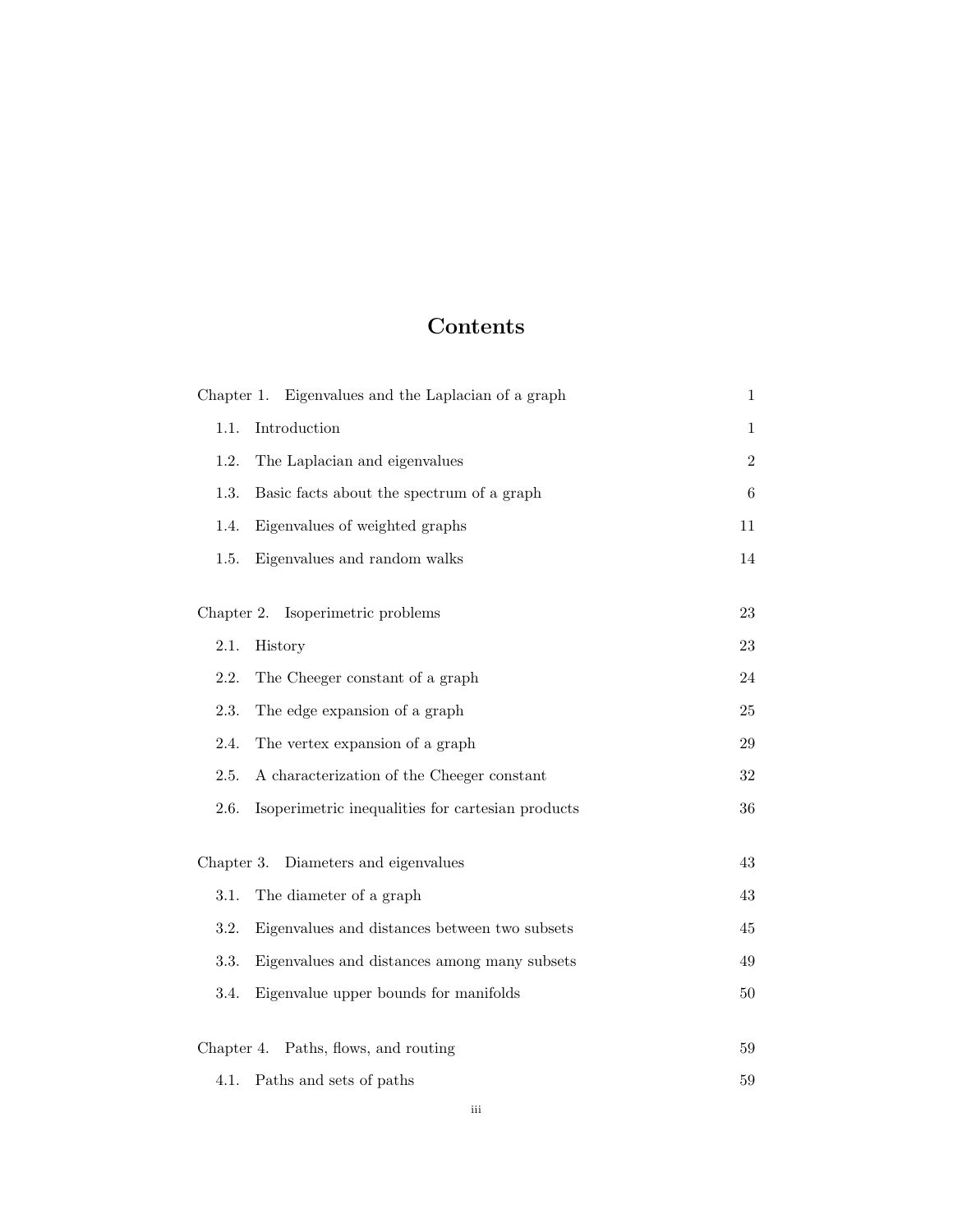|              | 4.2. Flows and Cheeger constants             | 60 |
|--------------|----------------------------------------------|----|
| 4.3.         | Eigenvalues and routes with small congestion | 62 |
| 4.4.         | Routing in graphs                            | 64 |
|              | 4.5. Comparison theorems                     | 68 |
|              | Chapter 5. Eigenvalues and quasi-randomness  | 73 |
| 5.1.         | Quasi-randomness                             | 73 |
|              |                                              |    |
| 5.2.         | The discrepancy property                     | 75 |
|              | 5.3. The deviation of a graph                | 81 |
| 5.4.         | Quasi-random graphs                          | 85 |
|              |                                              |    |
| Bibliography |                                              | 91 |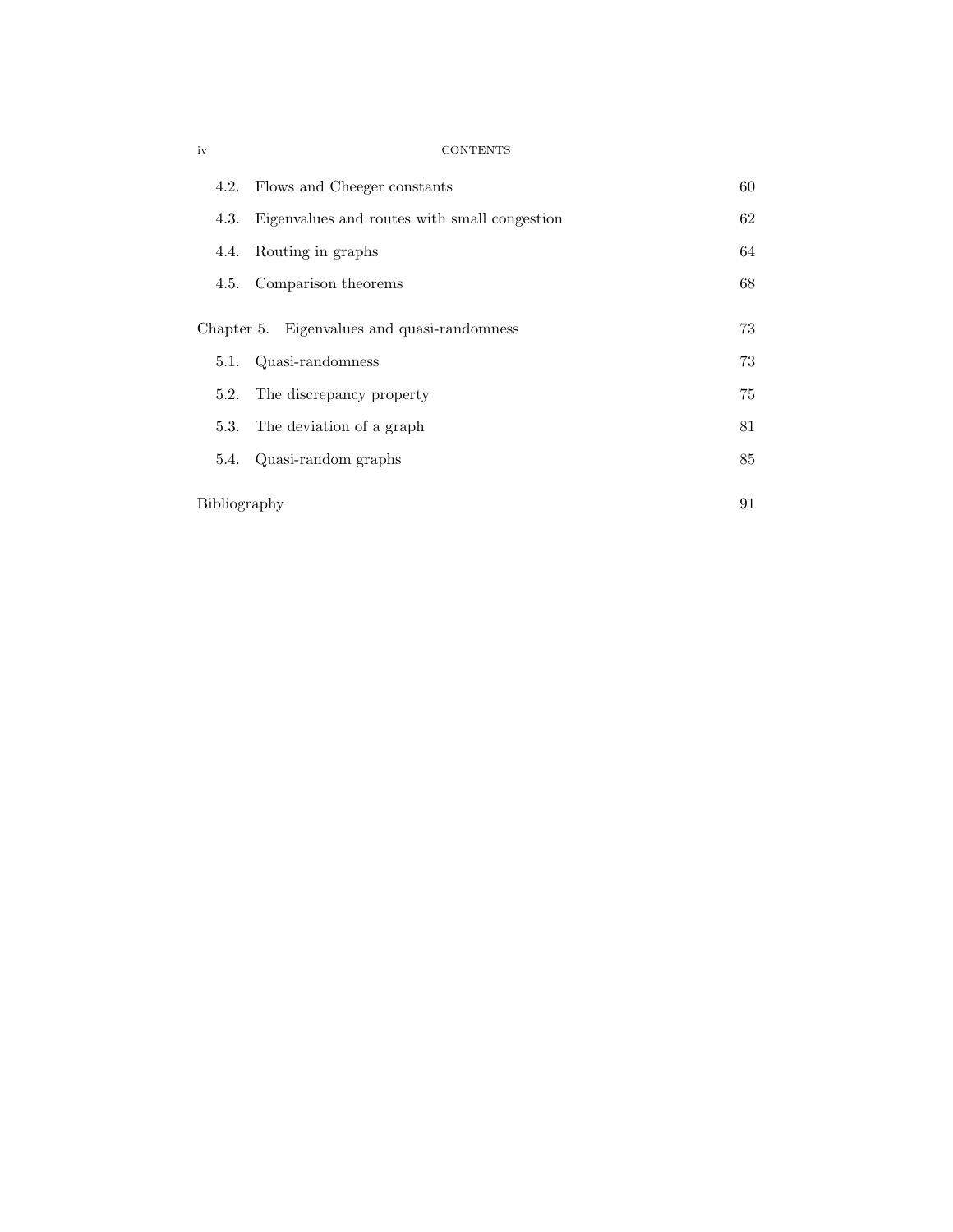#### CHAPTER 1

## **Eigenvalues and the Laplacian of a graph**

#### **1.1. Introduction**

Spectral graph theory has a long history. In the early days, matrix theory and linear algebra were used to analyze adjacency matrices of graphs. Algebraic methods are especially effective in treating graphs which are regular and symmetric. Sometimes, certain eigenvalues have been referred to as the "algebraic connectivity" of a graph [**126**]. There is a large literature on algebraic aspects of spectral graph theory, well documented in several surveys and books, such as Biggs [25], Cvetković, Doob and Sachs [**90, 91**], and Seidel [**224**].

In the past ten years, many developments in spectral graph theory have often had a geometric flavor. For example, the explicit constructions of expander graphs, due to Lubotzky-Phillips-Sarnak [**193**] and Margulis [**195**], are based on eigenvalues and isoperimetric properties of graphs. The discrete analogue of the Cheeger inequality has been heavily utilized in the study of random walks and rapidly mixing Markov chains [**224**]. New spectral techniques have emerged and they are powerful and well-suited for dealing with general graphs. In a way, spectral graph theory has entered a new era.

Just as astronomers study stellar spectra to determine the make-up of distant stars, one of the main goals in graph theory is to deduce the principal properties and structure of a graph from its graph spectrum (or from a short list of easily computable invariants). The spectral approach for general graphs is a step in this direction. We will see that eigenvalues are closely related to almost all major invariants of a graph, linking one extremal property to another. There is no question that eigenvalues play a central role in our fundamental understanding of graphs.

The study of graph eigenvalues realizes increasingly rich connections with many other areas of mathematics. A particularly important development is the interaction between spectral graph theory and differential geometry. There is an interesting analogy between spectral Riemannian geometry and spectral graph theory. The concepts and methods of spectral geometry bring useful tools and crucial insights to the study of graph eigenvalues, which in turn lead to new directions and results in spectral geometry. Algebraic spectral methods are also very useful, especially for extremal examples and constructions. In this book, we take a broad approach with emphasis on the geometric aspects of graph eigenvalues, while including the algebraic aspects as well. The reader is not required to have special background in geometry, since this book is almost entirely graph-theoretic.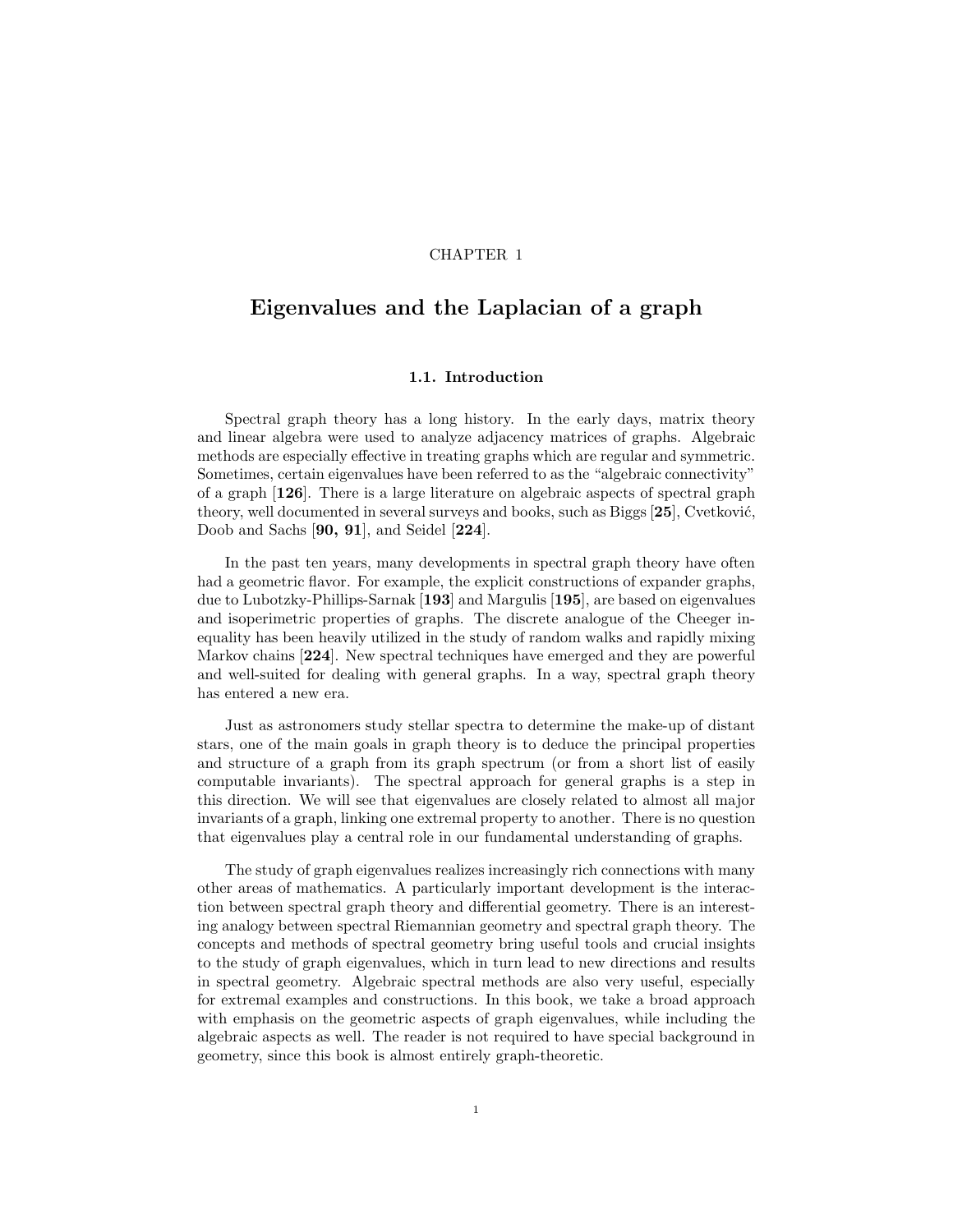From the start, spectral graph theory has had applications to chemistry [**27**]. Eigenvalues were associated with the stability of molecules. Also, graph spectra arise naturally in various problems of theoretical physics and quantum mechanics, for example, in minimizing energies of Hamiltonian systems. The recent progress on expander graphs and eigenvalues was initiated by problems in communication networks. The development of rapidly mixing Markov chains has intertwined with advances in randomized approximation algorithms. Applications of graph eigenvalues occur in numerous areas and in different guises. However, the underlying mathematics of spectral graph theory through all its connections to the pure and applied, the continuous and discrete, can be viewed as a single unified subject. It is this aspect that we intend to cover in this book.

#### **1.2. The Laplacian and eigenvalues**

Before we start to define eigenvalues, some explanations are in order. The eigenvalues we consider throughout this book are not exactly the same as those in Biggs [25] or Cvetković, Doob and Sachs [90]. Basically, the eigenvalues are defined here in a general and "normalized" form. Although this might look a little complicated at first, our eigenvalues relate well to other graph invariants for general graphs in a way that other definitions (such as the eigenvalues of adjacency matrices) often fail to do. The advantages of this definition are perhaps due to the fact that it is consistent with the eigenvalues in spectral geometry and in stochastic processes. Many results which were only known for regular graphs can be generalized to all graphs. Consequently, this provides a coherent treatment for a general graph. For definitions and standard graph-theoretic terminology, the reader is referred to [**31**].

In a graph  $G$ , let  $d_v$  denote the degree of the vertex v. We first define the Laplacian for graphs without loops and multiple edges (the general weighted case with loops will be treated in Section 1.4). To begin, we consider the matrix  $L$ , defined as follows:

$$
L(u, v) = \begin{cases} d_v & \text{if } u = v, \\ -1 & \text{if } u \text{ and } v \text{ are adjacent,} \\ 0 & \text{otherwise.} \end{cases}
$$

Let T denote the diagonal matrix with the  $(v, v)$ -th entry having value  $d_v$ . The *Laplacian* of G is defined to be the matrix

$$
\mathcal{L}(u,v) = \begin{cases}\n1 & \text{if } u = v \text{ and } d_v \neq 0, \\
-\frac{1}{\sqrt{d_u d_v}} & \text{if } u \text{ and } v \text{ are adjacent,} \\
0 & \text{otherwise.} \n\end{cases}
$$

We can write

$$
\mathcal{L} = T^{-1/2}LT^{-1/2}
$$

with the convention  $T^{-1}(v, v) = 0$  for  $d_v = 0$ . We say v is an isolated vertex if  $d_v = 0$ . A graph is said to be nontrivial if it contains at least one edge.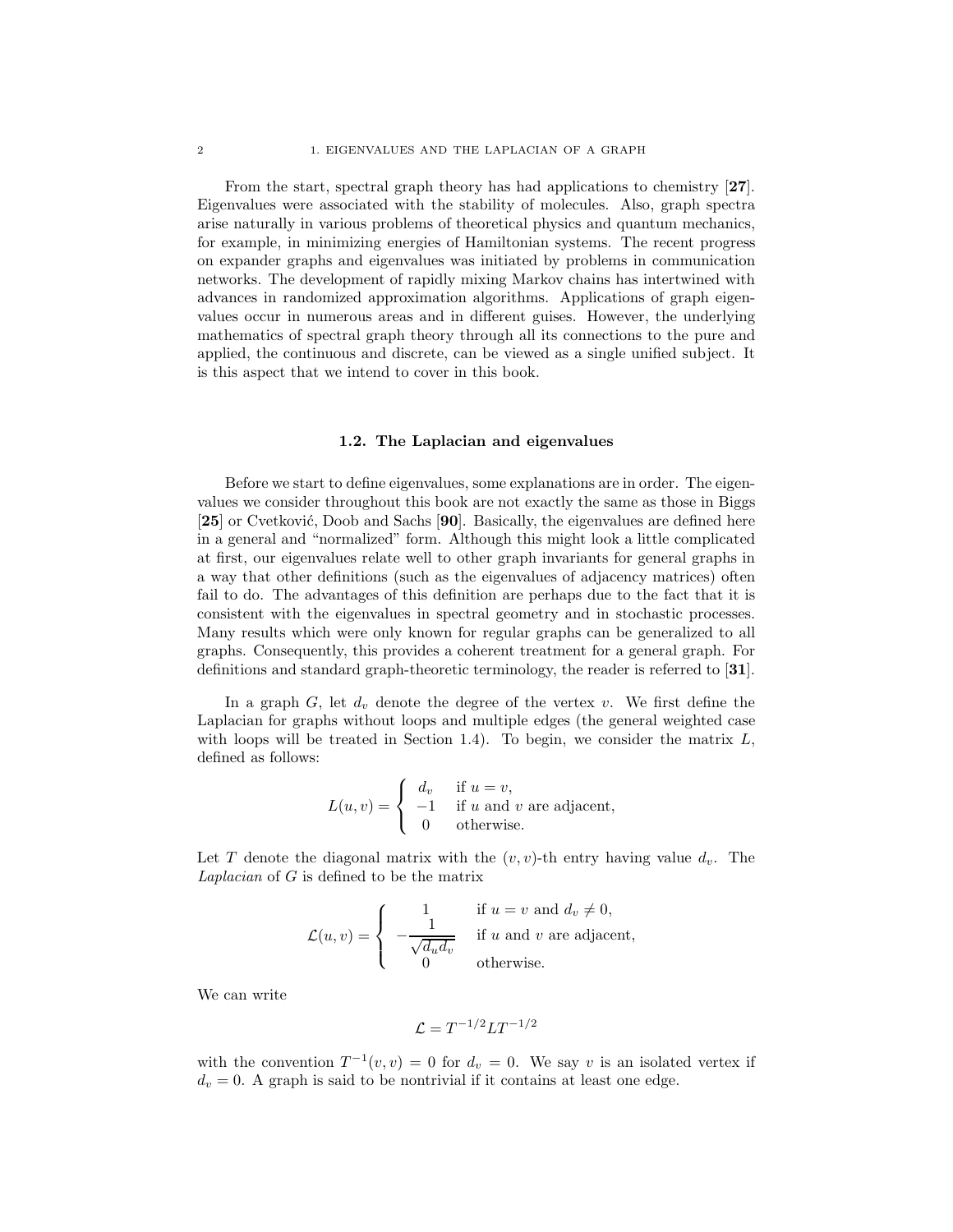$\mathcal L$  can be viewed as an operator on the space of functions  $g: V(G) \to \mathbb R$  which satisfies

$$
\mathcal{L}g(u) = \frac{1}{\sqrt{d_u}} \sum_{\substack{v \\ u \sim v}} \left( \frac{g(u)}{\sqrt{d_u}} - \frac{g(v)}{\sqrt{d_v}} \right)
$$

When  $G$  is  $k$ -regular, it is easy to see that

$$
\mathcal{L} = I - \frac{1}{k}A,
$$

where A is the adjacency matrix of G, (i. e.,  $A(x, y) = 1$  if x is adjacent to y, and 0 otherwise,) and I is an identity matrix. All matrices here are  $n \times n$  where n is the number of vertices in G.

For a general graph, we have

$$
\mathcal{L} = T^{-1/2}LT^{-1/2}
$$
  
=  $I - T^{-1/2}AT^{-1/2}$ .

We note that  $\mathcal L$  can be written as

$$
\mathcal{L}=S\;S^*,
$$

where  $S$  is the matrix whose rows are indexed by the vertices and whose columns are indexed by the edges of G such that each column corresponding to an edge are maexed by the eages of G such that each column corresponding to an eage  $e = \{u, v\}$  has an entry  $1/\sqrt{d_u}$  in the row corresponding to u, an entry  $-1/\sqrt{d_v}$  in the row corresponding to  $v$ , and has zero entries elsewhere. (As it turns out, the choice of signs can be arbitrary as long as one is positive and the other is negative.) Also,  $S^*$  denotes the transpose of  $S$ .

For readers who are familiar with terminology in homology theory, we remark that S can be viewed as a "boundary operator" mapping "1-chains" defined on edges (denoted by  $C_1$ ) of a graph to "0-chains" defined on vertices (denoted by  $C_0$ ). Then,  $S^*$  is the corresponding "coboundary operator" and we have

$$
C_1 \begin{array}{c} \stackrel{S}{\longrightarrow} \\ \stackrel{S^*}{\longrightarrow} \end{array} C_0
$$

 $\mathbf{C}$ 

Since  $\mathcal L$  is symmetric, its eigenvalues are all real and non-negative. We can use the variational characterizations of those eigenvalues in terms of the Rayleigh quotient of  $\mathcal{L}$  (see, e.g. [162]). Let g denote an arbitrary function which assigns to each vertex v of G a real value  $g(v)$ . We can view g as a column vector. Then

$$
\frac{\langle g, \mathcal{L}g \rangle}{\langle g, g \rangle} = \frac{\langle g, T^{-1/2}LT^{-1/2}g \rangle}{\langle g, g \rangle}
$$

$$
= \frac{\langle f, Lf \rangle}{\langle T^{1/2}f, T^{1/2}f \rangle}
$$

$$
= \frac{\sum_{u \sim v} (f(u) - f(v))^2}{\sum_{v} f(v)^2 d_v}
$$
(1.1)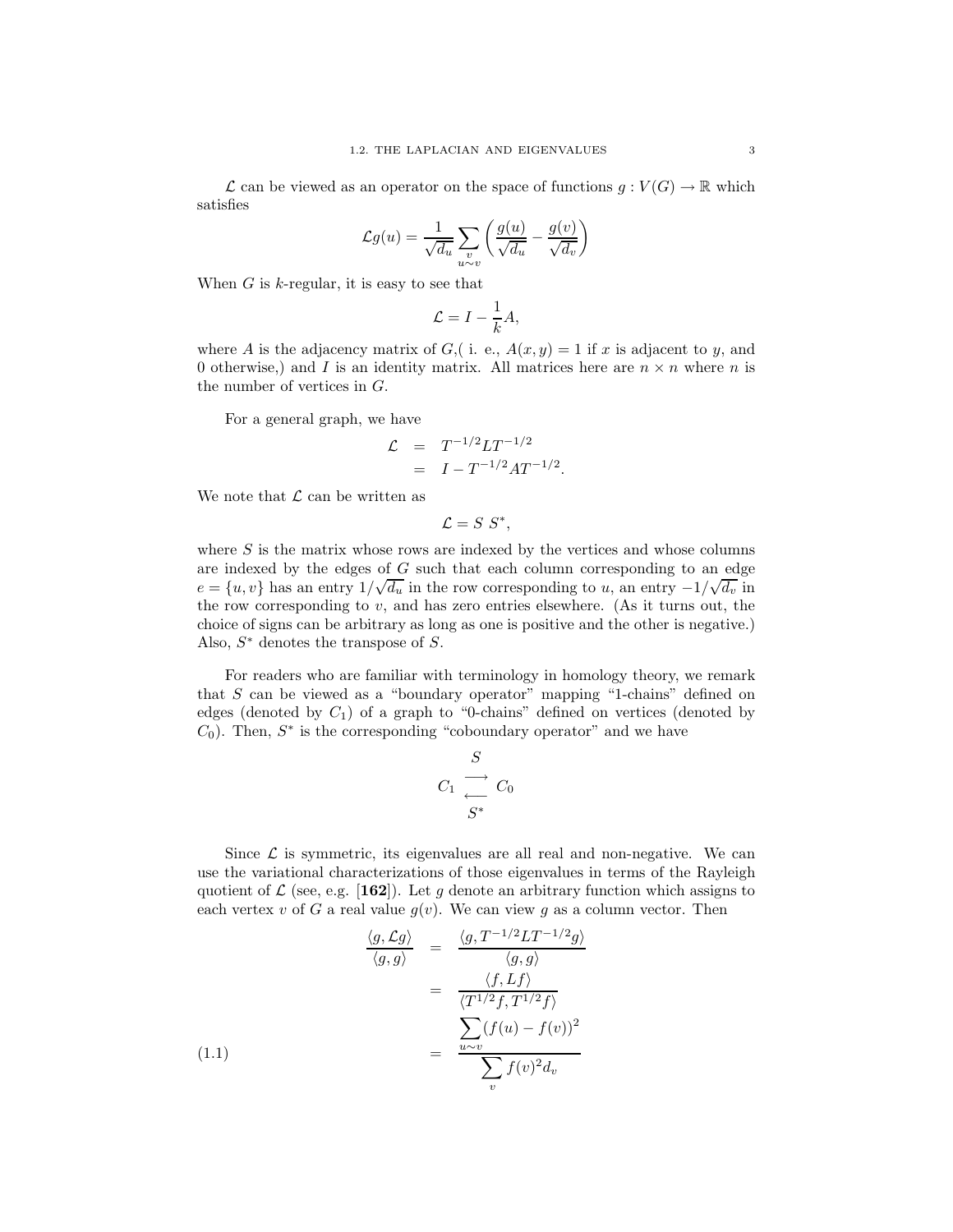where  $g = T^{1/2} f$  and  $\sum$  denotes the sum over all unordered pairs  $\{u, v\}$  for which u∼v u and v are adjacent. Here  $\langle f, g \rangle = \sum$ x  $f(x)g(x)$  denotes the standard inner product in  $\mathbb{R}^n$ . The sum  $\sum (f(u) - f(v))^2$  is sometimes called the *Dirichlet sum* of G and u∼v the ratio on the left-hand side of (1.1) is often called the *Rayleigh quotient*. (We note that we can also use the inner product  $\langle f,g \rangle = \sum \overline{f(x)}g(x)$  for complex-valued functions.)

From equation (1.1), we see that all eigenvalues are non-negative. In fact, we can easily deduce from equation (1.1) that 0 is an eigenvalue of  $\mathcal{L}$ . We denote the eigenvalues of  $\mathcal L$  by  $0 = \lambda_0 \leq \lambda_1 \leq \cdots \leq \lambda_{n-1}$ . The set of the  $\lambda_i$ 's is usually called the *spectrum* of  $\mathcal L$  (or the spectrum of the associated graph  $G$ .) Let 1 denote the constant function which assumes the value 1 on each vertex. Then  $T^{1/2}$ **1** is an eigenfunction of  $\mathcal L$  with eigenvalue 0. Furthermore,

(1.2) 
$$
\lambda_G = \lambda_1 = \inf_{f \perp T_1} \frac{\sum_{u \sim v} (f(u) - f(v))^2}{\sum_{v} f(v)^2 d_v}.
$$

The corresponding eigenfunction is  $q = T^{1/2}f$  as in (1.1). It is sometimes convenient to consider the nontrivial function  $f$  achieving  $(1.2)$ , in which case we call  $f$  a *harmonic eigenfunction* of L.

The above formulation for  $\lambda_G$  corresponds in a natural way to the eigenvalues of the Laplace-Beltrami operator for Riemannian manifolds:

$$
\lambda_M = \inf \frac{\int_M |\nabla f|^2}{\int_M |f|^2},
$$

where f ranges over functions satisfying

$$
\int_M f = 0.
$$

We remark that the corresponding measure here for each edge is 1 although in the general case for weighted graphs the measure for an edge is associated with the edge weight (see Section 1.4.) The measure for each vertex is the degree of the vertex. A more general notion of vertex weights will be considered in Section 2.5.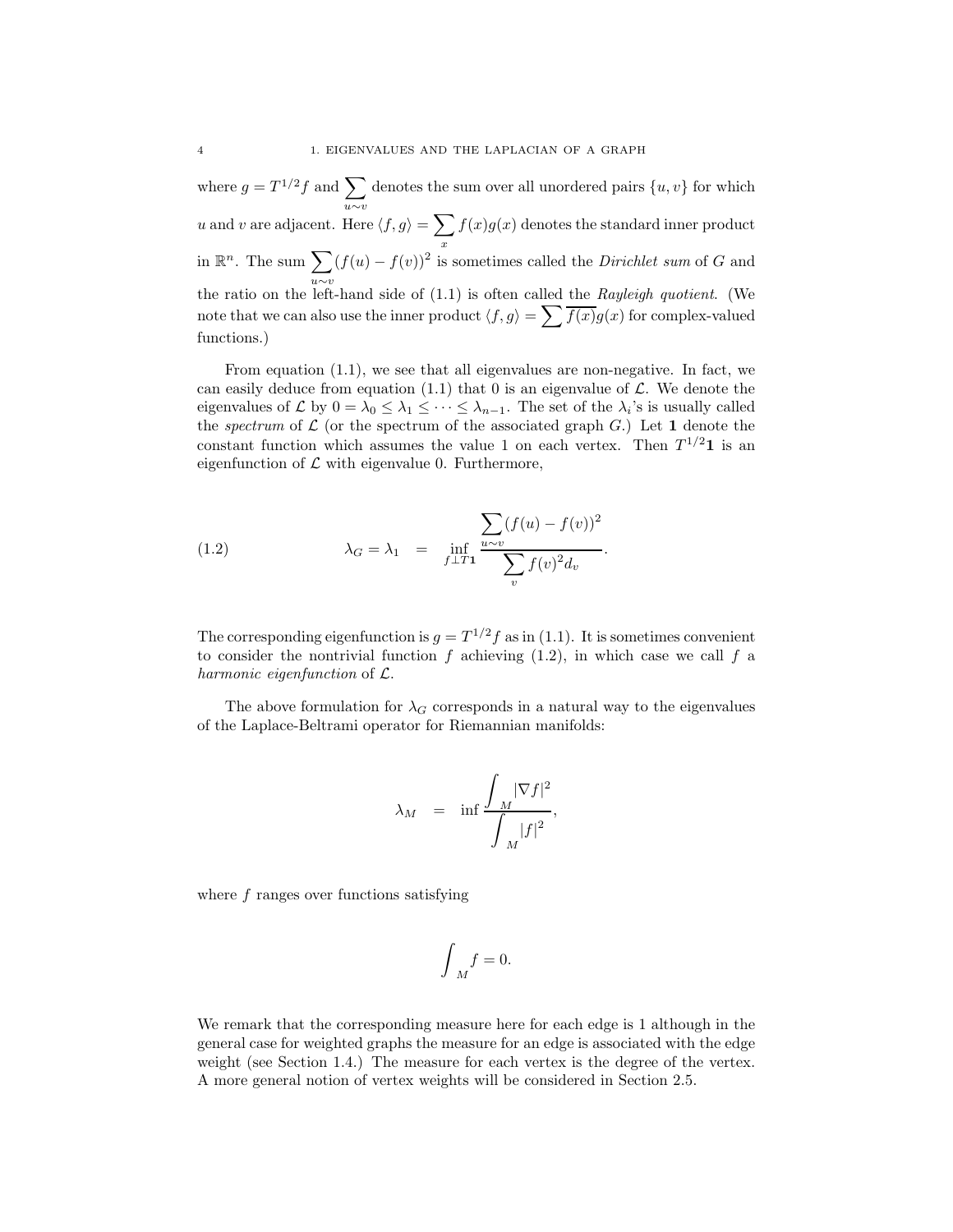We note that  $(1.2)$  has several different formulations:

(1.3) 
$$
\lambda_1 = \inf_{f} \sup_{t} \frac{\sum_{u \sim v} (f(u) - f(v))^2}{\sum_{v} (f(v) - t)^2 d_v}
$$

(1.4) 
$$
\qquad \qquad = \quad \inf_{f} \frac{\sum_{u \sim v} (f(u) - f(v))^2}{\sum_{v} (f(v) - \bar{f})^2 d_v},
$$

where

$$
\bar{f} = \frac{\sum_{v} f(v) d_v}{\text{vol } G},
$$

and vol  $G$  denotes the volume of the graph  $G$ , given by

$$
vol G = \sum_{v} d_v.
$$

By substituting for  $\bar{f}$  and using the fact that  $N \sum_{i=1}^{N}$  $\frac{i=1}{i}$  $(a_i - a)^2 = \sum$  $i$ < $j$  $(a_i - a_j)^2$ 

for  $a = \sum$ N  $\frac{i=1}{i}$  $a_i/N$ , we have the following expression (which generalizes the one in [**126**]):

(1.5) 
$$
\lambda_1 = \text{vol } G \text{ inf } \frac{\sum_{u \sim v} (f(u) - f(v))^2}{\sum_{u,v} (f(u) - f(v))^2 d_u d_v},
$$

where  $\sum$  $u, v$ denotes the sum over all unordered pairs of vertices  $u, v$  in  $G$ . We can characterize the other eigenvalues of  $\mathcal L$  in terms of the Rayleigh quotient. The largest eigenvalue satisfies:

(1.6) 
$$
\lambda_{n-1} = \sup_{f} \frac{\sum_{u \sim v} (f(u) - f(v))^2}{\sum_{v} f^2(v) d_v}.
$$

For a general  $k$ , we have

(1.7) 
$$
\lambda_k = \inf_{f} \sup_{g \in P_{k-1}} \frac{\sum_{u \sim v} (f(u) - f(v))^2}{\sum_{v} (f(v) - g(v))^2 d_v}
$$

(1.8) 
$$
= \inf_{f \perp TP_{k-1}} \frac{\sum_{u \sim v} (f(u) - f(v))^2}{\sum_{v} f(v)^2 d_v}
$$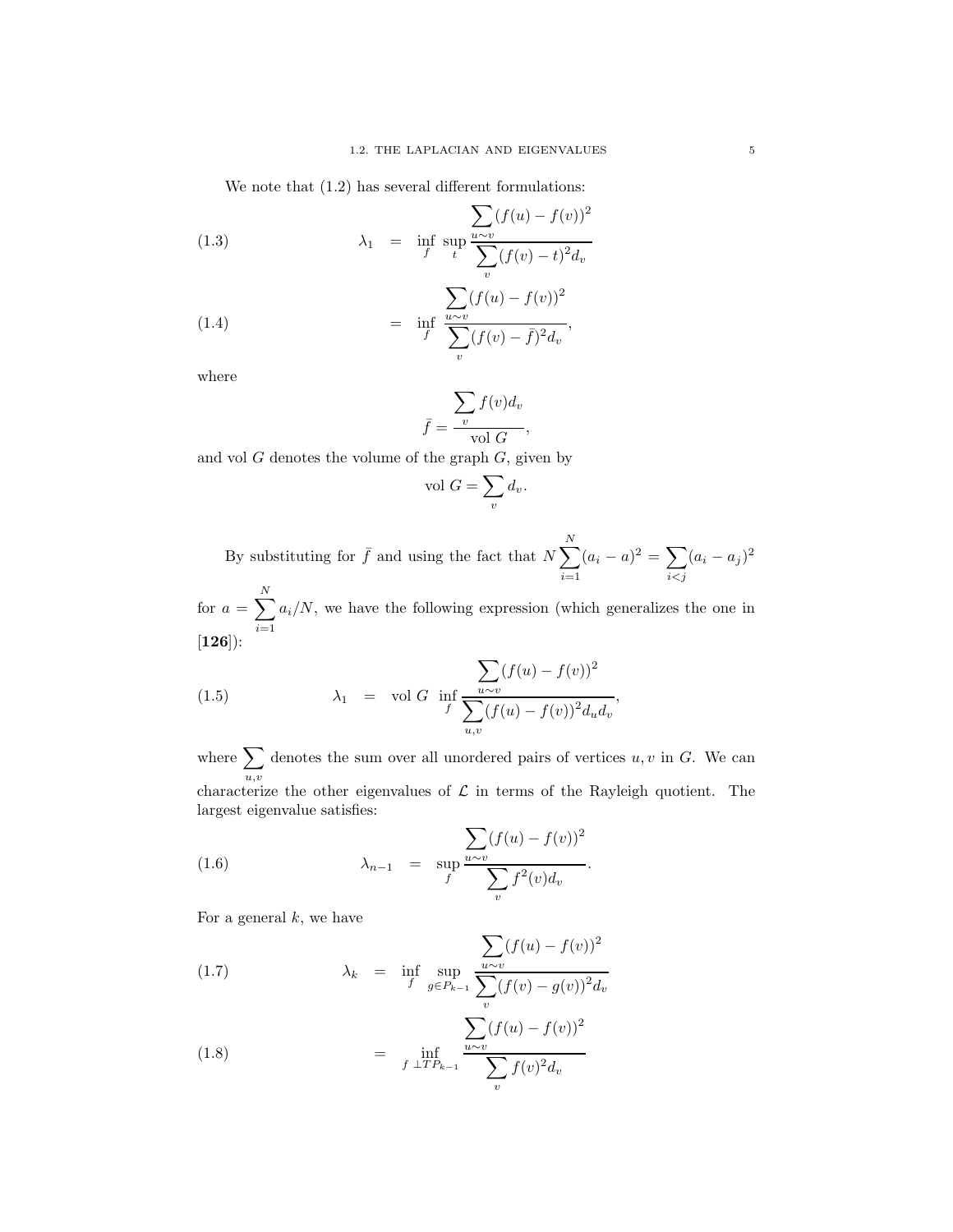where  $P_i$  is the subspace generated by the harmonic eigenfunctions corresponding to  $\lambda_i$ , for  $i \leq k-1$ .

The different formulations for eigenvalues given above are useful in different settings and they will be used in later chapters. Here are some examples of special graphs and their eigenvalues.

EXAMPLE 1.1. For the complete graph  $K_n$  on n vertices, the eigenvalues are 0 and  $n/(n-1)$  (with multiplicity  $n-1$ ).

EXAMPLE 1.2. For the complete bipartite graph  $K_{m,n}$  on  $m + n$  vertices, the eigenvalues are 0, 1 (with multiplicity  $m + n - 2$ ), and 2.

EXAMPLE 1.3. For the star  $S_n$  on n vertices, the eigenvalues are 0,1 (with multiplicity  $n - 2$ ), and 2.

EXAMPLE 1.4. For the path  $P_n$  on *n* vertices, the eigenvalues are  $1 - \cos \frac{\pi k}{n-1}$ for  $k = 0, 1, \dots, n - 1$ .

EXAMPLE 1.5. For the cycle  $C_n$  on n vertices, the eigenvalues are  $1 - \cos \frac{2\pi k}{n}$ for  $k = 0, \dots, n - 1$ .

EXAMPLE 1.6. For the *n*-cube  $Q_n$  on  $2^n$  vertices, the eigenvalues are  $\frac{2k}{n}$  (with multiplicity  $\binom{n}{k}$  for  $k = 0, \dots, n$ .

More examples can be found in Chapter 6 on explicit constructions.

#### **1.3. Basic facts about the spectrum of a graph**

Roughly speaking, half of the main problems of spectral theory lie in deriving bounds on the distributions of eigenvalues. The other half concern the impact and consequences of the eigenvalue bounds as well as their applications. In this section, we start with a few basic facts about eigenvalues. Some simple upper bounds and lower bounds are stated. For example, we will see that the eigenvalues of any graph lie between 0 and 2. The problem of narrowing the range of the eigenvalues for special classes of graphs offers an open-ended challenge. Numerous questions can be asked either in terms of other graph invariants or under further assumptions imposed on the graphs. Some of these will be discussed in subsequent chapters.

Lemma 1.7. *For a graph* G *on* n *vertices, we have*

**(i):**

$$
\sum_i \lambda_i \leq n
$$

*with equality holding if and only if* G *has no isolated vertices.*

**(ii):** *For*  $n \geq 2$ *,* 

$$
\lambda_1 \le \frac{n}{n-1}
$$

*with equality holding if and only if* G *is the complete graph on* n *vertices. Also, for a graph* G *without isolated vertices, we have*

$$
\lambda_{n-1} \ge \frac{n}{n-1}.
$$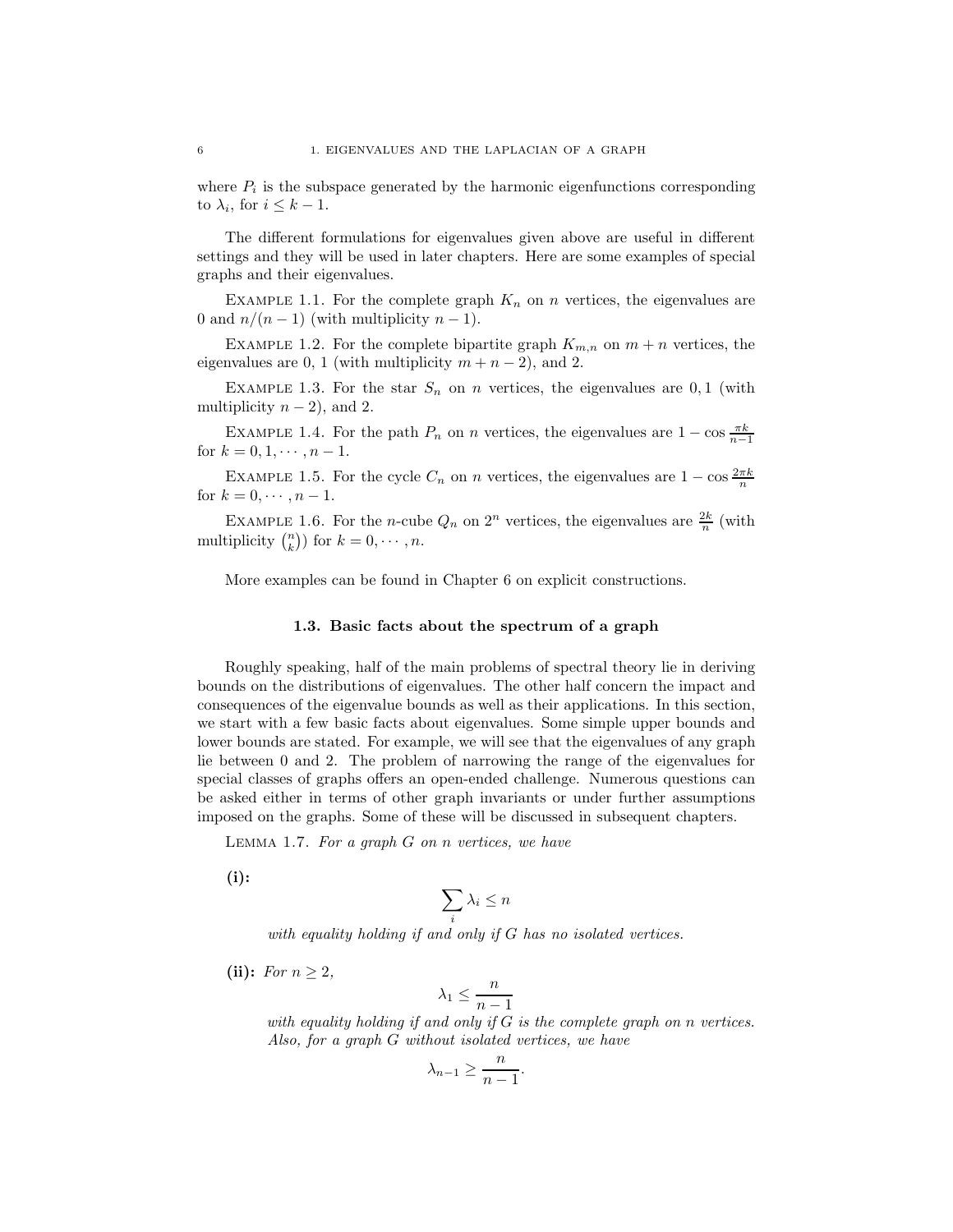(iii): *For a graph which is not a complete graph, we have*  $\lambda_1 \leq 1$ *.* 

- (iv): *If* G *is connected, then*  $\lambda_1 > 0$ *. If*  $\lambda_i = 0$  *and*  $\lambda_{i+1} \neq 0$ *, then* G *has exactly* i + 1 *connected components.*
- (v): For all  $i \leq n-1$ , we have

 $\lambda_i \leq 2$ .

*with*  $\lambda_{n-1} = 2$  *if and only if a connected component of* G *is bipartite and nontrivial.*

**(vi):** *The spectrum of a graph is the union of the spectra of its connected components.*

PROOF. (i) follows from considering the trace of  $\mathcal{L}$ .

The inequalities in (ii) follow from (i) and  $\lambda_0 = 0$ .

Suppose  $G$  contains two nonadjacent vertices  $a$  and  $b$ , and consider

$$
f_1(v) = \begin{cases} d_b & \text{if } v = a, \\ -d_a & \text{if } v = b, \\ 0 & \text{if } v \neq a, b. \end{cases}
$$

(iii) then follows from (1.2).

If  $G$  is connected, the eigenvalue 0 has multiplicity 1 since any harmonic eigenfunction with eigenvalue 0 assumes the same value at each vertex. Thus, (iv) follows from the fact that the union of two disjoint graphs has as its spectrum the union of the spectra of the original graphs.

(v) follows from equation (1.6) and the fact that

$$
(f(x) - f(y))^{2} \le 2(f^{2}(x) + f^{2}(y)).
$$

Therefore

$$
\lambda_i \le \sup_f \frac{\sum_{x \sim y} (f(x) - f(y))^2}{\sum_x f^2(x) d_x} \le 2.
$$

Equality holds for  $i = n - 1$  when  $f(x) = -f(y)$  for every edge  $\{x, y\}$  in G. Therefore, since  $f \neq 0$ , G has a bipartite connected component. On the other hand, if G has a connected component which is bipartite, we can choose the function  $f$ so as to make  $\lambda_{n-1} = 2$ .

(vi) follows from the definition.

 $\Box$ 

For bipartite graphs, the following slightly stronger result holds:

Lemma 1.8. *The following statements are equivalent:*

**(i):** G *is bipartite.*

(ii): G has  $i + 1$  connected components and  $\lambda_{n-j} = 2$  for  $1 \leq j \leq i$ . (iii): *For each*  $\lambda_i$ *, the value*  $2 - \lambda_i$  *is also an eigenvalue of G.*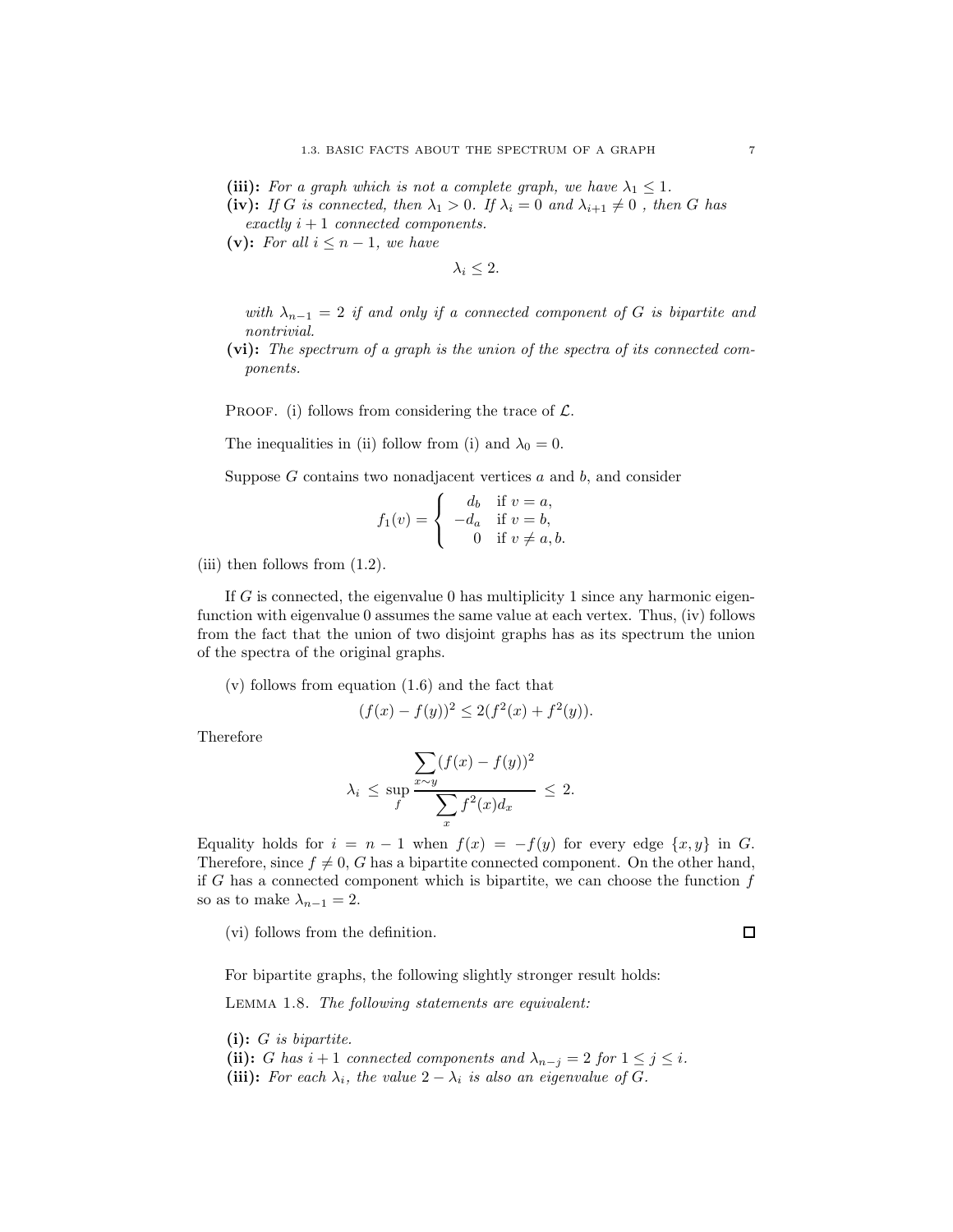PROOF. It suffices to consider a connected graph. Suppose  $G$  is bipartite graph with vertex set consisting of two parts  $A$  and  $B$ . For any harmonic eigenfunction f with eigenvalue  $\lambda$ , we consider the function g

$$
g(x) = \begin{cases} f(x) & \text{if } x \in A, \\ -f(x) & \text{if } x \in B. \end{cases}
$$

It is easy to check that q is a harmonic eigenfunction with eigenvalue  $2 - \lambda$ .  $\Box$ 

For a connected graph, we can immediately improve the lower bound of  $\lambda_1$  in Lemma 1.7. For two vertices u and v, the  $distance$  between u and v is the number of edges in a shortest path joining u and v. The *diameter* of a graph is the maximum distance between any two vertices of G. Here we will give a simple eigenvalue lower bound in terms of the diameter of a graph. More discussion on the relationship between eigenvalues and diameter will be given in Chapter 3.

Lemma 1.9. *For a connected graph* G *with diameter* D*, we have*

$$
\lambda_1 \geq \frac{1}{D \text{ vol } G}
$$

PROOF. Suppose f is a harmonic eigenfunction achieving  $\lambda_1$  in (1.2). Let  $v_0$ denote a vertex with  $|f(v_0)| = \max_v |f(v)|$ . Since  $\sum_v$  $f(v) = 0$ , there exists a vertex  $u_0$  satisfying  $f(u_0)f(v_0) < 0$ . Let P denote a shortest path in G joining  $u_0$  and  $v_0$ . Then by (1.2) we have

$$
\lambda_1 = \frac{\sum_{x \sim y} (f(x) - f(y))^2}{\sum_x f^2(x) dx}
$$

$$
\geq \frac{\sum_{\{x,y\} \in P} (f(x) - f(y))^2}{\text{vol } G f^2(v_0)}
$$

$$
\geq \frac{\frac{1}{D} (f(v_0) - f(u_0))^2}{\text{vol } G f^2(v_0)}
$$

$$
\geq \frac{1}{D \text{ vol } G}
$$

by using the Cauchy-Schwarz inequality.

LEMMA 1.10. Let f denote a harmonic eigenfunction achieving  $\lambda_G$  in (1.2). *Then, for any vertex*  $x \in V$ *, we have* 

$$
\frac{1}{d_x} \sum_{\substack{y \\ y \sim x}} (f(x) - f(y)) = \lambda_G f(x).
$$

 $\Box$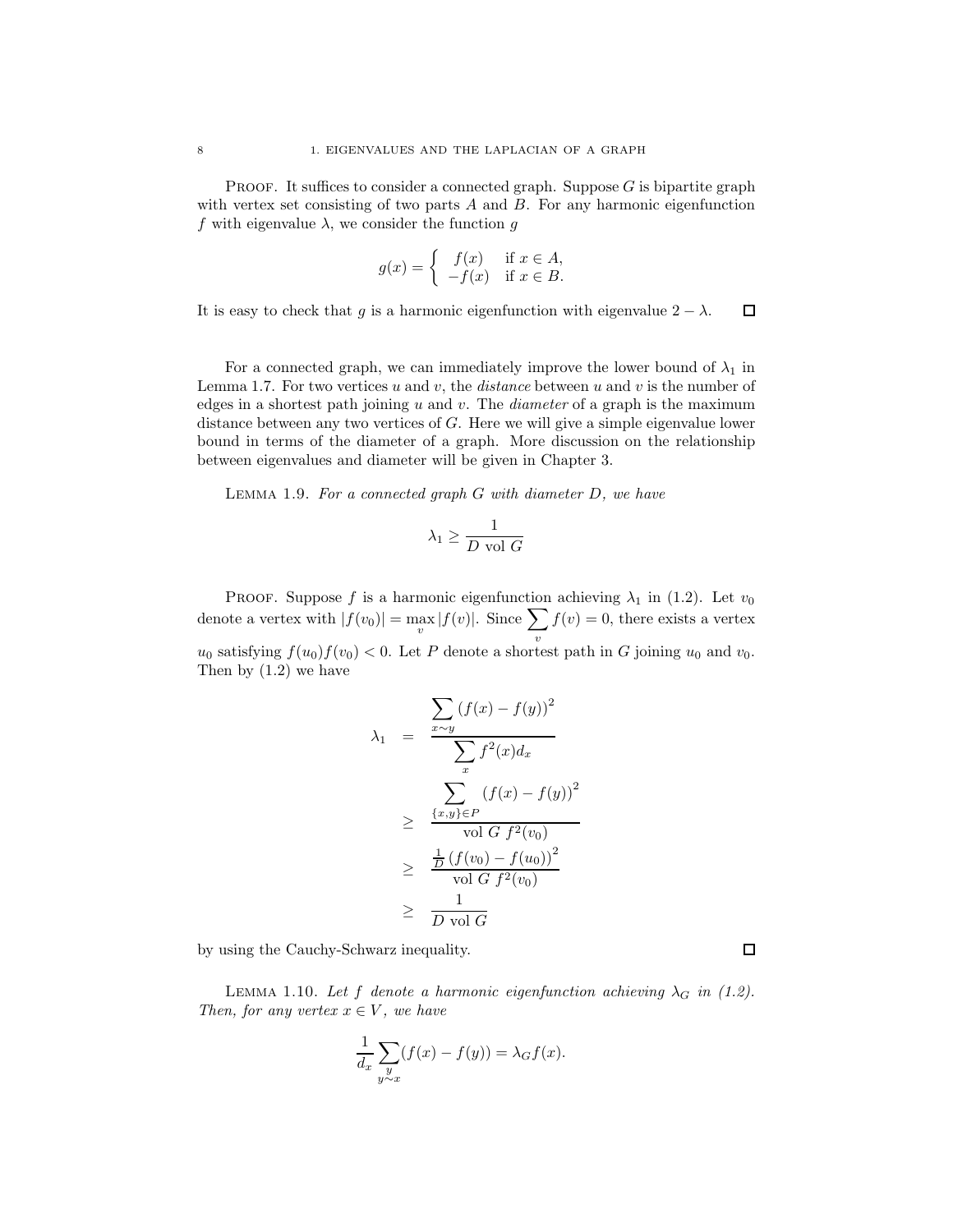PROOF. We use a variational argument. For a fixed  $x_0 \in V$ , we consider  $f_{\epsilon}$ such that

$$
f_{\epsilon}(y) = \begin{cases} f(x_0) + \frac{\epsilon}{d_{x_0}} & \text{if } y = x_0, \\ f(y) - \frac{\epsilon}{\text{vol } G - d_{x_0}} & \text{otherwise.} \end{cases}
$$

We have

$$
\sum_{\substack{x,y \in V \\ x \sim y}} (f_{\epsilon}(x) - f_{\epsilon}(y))^2
$$
\n
$$
\sum_{x \in V} f_{\epsilon}^2(x) d_x
$$
\n
$$
\sum_{\substack{x,y \in V \\ x \sim y}} (f(x) - f(y))^2 + \sum_{\substack{y \\ y \sim x_0}} \frac{2\epsilon(f(x_0) - f(y))}{d_{x_0}} - \sum_{\substack{y \\ y \neq x_0}} \sum_{\substack{y' \\ y \sim y' \\ y \sim y'}} \frac{2\epsilon(f(y) - f(y'))}{\sqrt{C - d_{x_0}}}
$$
\n
$$
+O(\epsilon^2)
$$

$$
2\epsilon \sum_{y} (f(x_0) - f(y)) \quad 2\epsilon \sum_{y} (f(x_0) - f(y))
$$
  
= 
$$
\frac{\sum_{x,y \in V} (f(x) - f(y))^2 + \frac{y \sim x_0}{d_{x_0}}}{\sum_{x \in V} f^2(x) d_x + 2\epsilon f(x_0) + \frac{2\epsilon f(x_0) d_{x_0}}{\text{vol } G - d_{x_0}}}
$$
  
+*O*( $\epsilon^2$ )

since  $\sum$ x∈V  $f(x)d_x = 0$ , and  $\sum$  $\overline{y}$  $\sum$  $y'$  $(f(y) - f(y')) = 0$ . The definition in (1.2)

implies that

$$
\frac{\sum_{\substack{x,y \in V \\ x \sim y}} (f_{\epsilon}(x) - f_{\epsilon}(y))^2}{\sum_{x \in V} f_{\epsilon}^2(x) d_x} \ge \frac{\sum_{\substack{x,y \in V \\ x \sim y}} (f(x) - f(y))^2}{\sum_{x \in V} f^2(x) d_x}
$$

If we consider what happens to the Rayleigh quotient for  $f_\epsilon$  as  $\epsilon\to 0$  from above, or from below, we can conclude that

$$
\frac{1}{d_{x_0}} \sum_{\substack{y \\ y \sim x_0}} (f(x_0) - f(y)) = \lambda_G f(x_0).
$$

and the Lemma is proved.

 $\Box$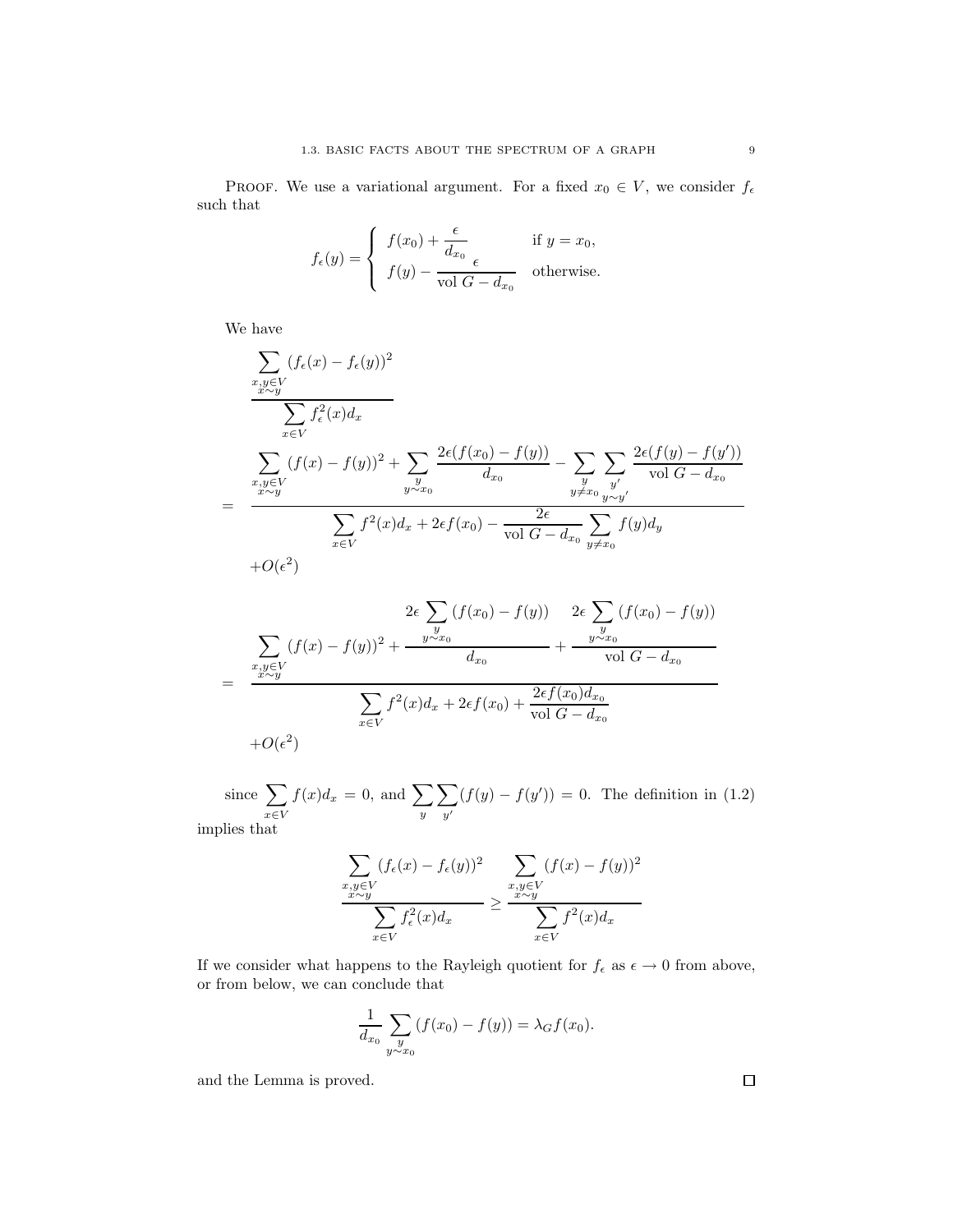One can also prove the statement in Lemma 1.10 by recalling that  $f = T^{-1/2}g$ , where  $\mathcal{L}g = \lambda_G g$ . Then

$$
T^{-1}Lf = T^{-1}(T^{1/2}\mathcal{L}T^{1/2})(T^{-1/2}g) = T^{-1/2}\lambda_G g = \lambda_G f,
$$

and examining the entries gives the desired result.

With a little linear algebra, we can improve the bounds on eigenvalues in terms of the degrees of the vertices.

We consider the trace of  $(I - \mathcal{L})^2$ . We have

$$
Tr(I - \mathcal{L})^2 = \sum_{i} (1 - \lambda_i)^2
$$
  
(1.9)  

$$
\leq 1 + (n - 1)\bar{\lambda}^2,
$$
  
where

$$
\bar{\lambda} = \max_{i \neq 0} |1 - \lambda_i|.
$$

On the other hand,

(1.10) 
$$
Tr(I - \mathcal{L})^2 = Tr(T^{-1/2}AT^{-1}AT^{-1/2})
$$

$$
= \sum_{x,y} \frac{1}{\sqrt{d_x}} A(x,y) \frac{1}{d_y} A(y,x) \frac{1}{\sqrt{d_x}}
$$

$$
= \sum_x \frac{1}{d_x} - \sum_{x \sim y} (\frac{1}{d_x} - \frac{1}{d_y})^2,
$$

where A is the adjacency matrix. From this, we immediately deduce

Lemma 1.11. *For a* k*-regular graph* G *on* n *vertices, we have*

(1.11) 
$$
\max_{i \neq 0} |1 - \lambda_i| \ge \sqrt{\frac{n-k}{(n-1)k}}
$$

This follows from the fact that

$$
\max_{i \neq 0} |1 - \lambda_i|^2 \ge \frac{1}{n-1} (tr(I - \mathcal{L})^2 - 1).
$$

Let  $d_H$  denote the harmonic mean of the  $d_v$ 's, i.e.,

$$
\frac{1}{d_H} = \frac{1}{n} \sum_v \frac{1}{d_v}.
$$

It is tempting to consider generalizing  $(1.11)$  with k replaced by  $d_H$ . This, however, is not true as shown by the following example due to Elizabeth Wilmer.

EXAMPLE 1.12. Consider the m-petal graph on  $n = 2m+1$  vertices,  $v_0, v_1, \dots$ ,  $v_{2m}$  with edges  $\{v_0, v_i\}$  and  $\{v_{2i-1}, v_{2i}\}\$ , for  $i \geq 1$ . This graph has eigenvalues  $0, 1/2$  (with multiplicity  $m-1$ ), and  $3/2$  (with multiplicity  $m+1$ ). So we have  $\max_{i\neq 0}$   $|1 - \lambda_i| = 1/2$ . However,

$$
\sqrt{\frac{n-d_H}{(n-1)d_H}} = \sqrt{\frac{m-1/2}{2m}} \to \frac{1}{\sqrt{2}}
$$

as  $m \to \infty$ .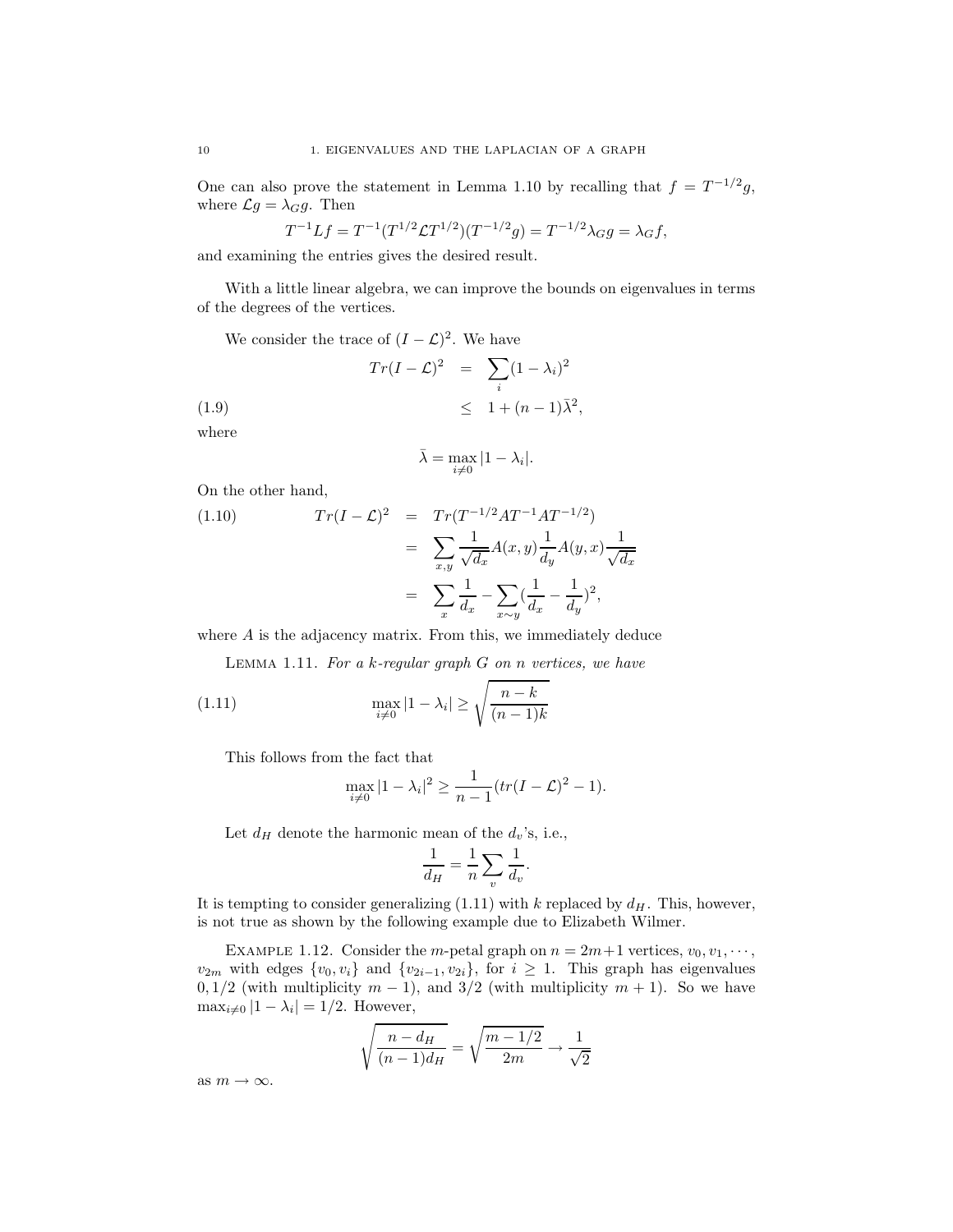Still, for a general graph, we can use the fact that

(1.12) 
$$
\frac{\sum_{x \sim y} (\frac{1}{d_x} - \frac{1}{d_y})^2}{\sum_{x \in V} (\frac{1}{d_x} - \frac{1}{d_H})^2 d_x} \leq \lambda_{n-1} \leq 1 + \bar{\lambda}.
$$

Combining  $(1.9)$ ,  $(1.10)$  and  $(1.12)$ , we obtain the following:

LEMMA 1.13. For a graph G on n vertices,  $\bar{\lambda} = \max_{i \neq 0} |1 - \lambda_i|$  satisfies

$$
1 + (n - 1)\bar{\lambda}^{2} \ge \frac{n}{d_{H}}(1 - (1 + \bar{\lambda})(\frac{k}{d_{H}} - 1)),
$$

*where* k *denotes the average degree of* G*.*

There are relatively easy ways to improve the upper bound for  $\lambda_1$ . From the characterization in the preceding section, we can choose any function  $f: V(G) \to \mathbb{R}$ , and its Rayleigh quotient will serve as an upper bound for  $\lambda_1$ . Here we describe an upper bound for  $\lambda_1$  (see [**204**]).

LEMMA 1.14. Let G be a graph with diameter  $D \geq 4$ , and let k denote the *maximum degree of* G*. Then*

$$
\lambda_1 \le 1 - 2\frac{\sqrt{k-1}}{k} \left(1 - \frac{2}{D}\right) + \frac{2}{D}.
$$

One way to bound eigenvalues from above is to consider "contracting" the graph  $G$  into a weighted graph  $H$  (which will be defined in the next section). Then the eigenvalues of  $G$  can be upper-bounded by the eigenvalues of  $H$  or by various upper bounds on them, which might be easier to obtain. We remark that the proof of Lemma 1.14 proceeds by basically contracting the graph into a weighted path. We will prove Lemma 1.14 in the next section.

We note that Lemma 1.14 gives a proof (see [**5**]) that for any fixed k and for any infinite family of regular graphs with degree  $k$ ,

$$
\limsup \lambda_1 \leq 1 - 2 \frac{\sqrt{k-1}}{k}.
$$

This bound is the best possible since it is sharp for the Ramanujan graphs (which will be discussed in Chapter ??). We note that the cleaner version of  $\lambda_1 \leq$ will be discussed in Chapter ::). We note that the cleaner version of  $\lambda_1 \leq 1 - 2\sqrt{k-1}/k$  is not true for certain graphs (e.g., 4-cycles or complete bipartite graphs). This example also illustrates that the assumption in Lemma 1.14 concerning  $D \geq 4$  is essential.

#### **1.4. Eigenvalues of weighted graphs**

Before defining weighted graphs, we will say a few words about two different approaches for giving definitions. We could have started from the very beginning with weighted graphs, from which simple graphs arise as a special case in which the weights are 0 or 1. However, the unique characteristics and special strength of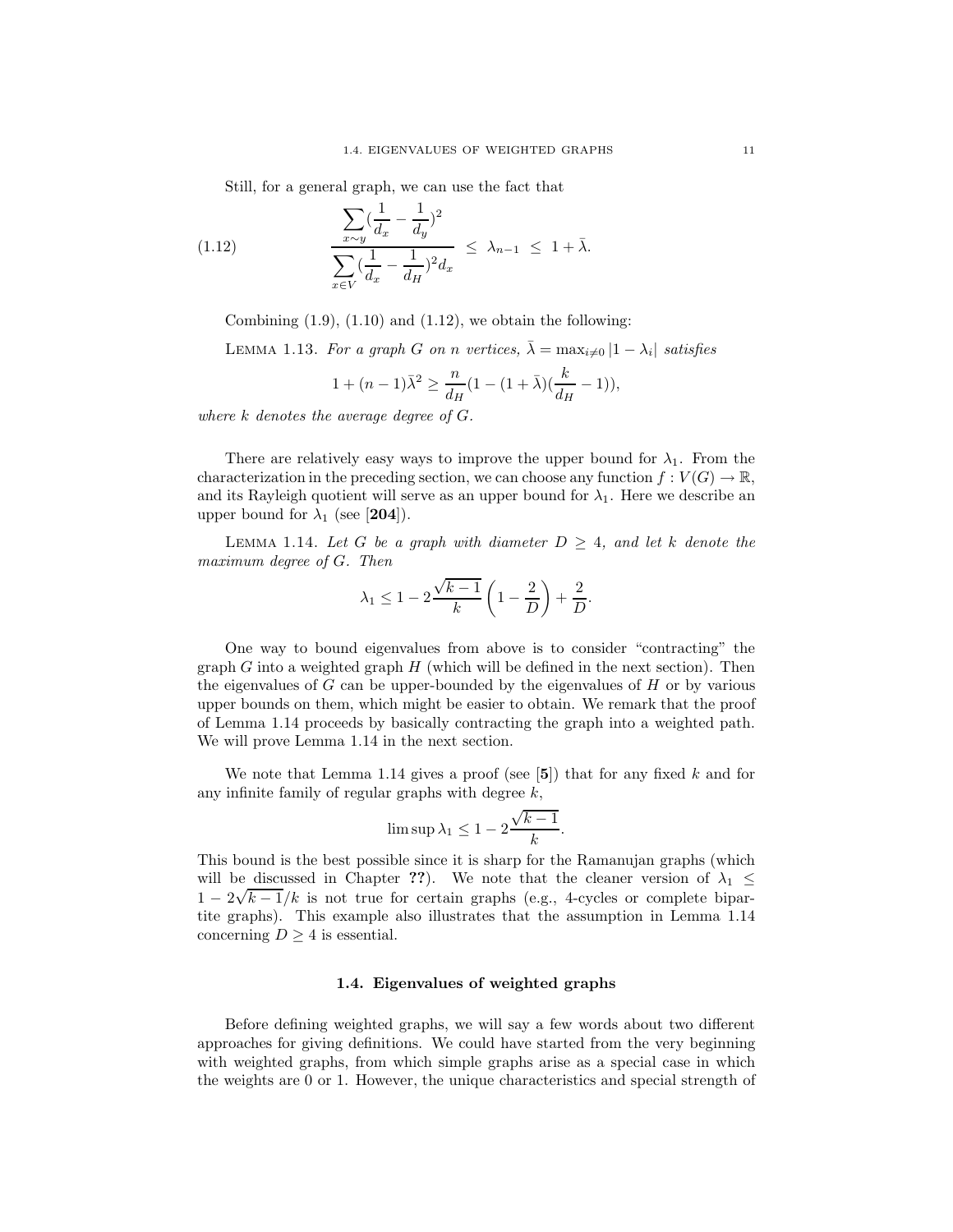graph theory is its ability to deal with the  $\{0,1\}$ -problems arising in many natural situations. The clean formulation of a simple graph has conceptual advantages. Furthermore, as we shall see, all definitions and subsequent theorems for simple graphs can usually be easily carried out for weighted graphs. A weighted undirected graph G (possibly with loops) has associated with it a weight function  $w: V \times V \rightarrow$ R satisfying

$$
w(u, v) = w(v, u)
$$

and

$$
w(u, v) \geq 0.
$$

We note that if  $\{u, v\} \notin E(G)$ , then  $w(u, v) = 0$ . Unweighted graphs are just the special case where all the weights are 0 or 1.

In the present context, the degree  $d_v$  of a vertex  $v$  is defined to be:

$$
d_v = \sum_u w(u, v),
$$
  
vol 
$$
G = \sum d_v.
$$

v

We generalize the definitions of previous sections, so that

$$
L(u, v) = \begin{cases} d_v - w(v, v) & \text{if } u = v, \\ -w(u, v) & \text{if } u \text{ and } v \text{ are adjacent,} \\ 0 & \text{otherwise.} \end{cases}
$$

In particular, for a function  $f: V \to \mathbb{R}$ , we have

$$
Lf(x) = \sum_{\substack{y \\ x \sim y}} (f(x) - f(y))w(x, y).
$$

Let T denote the diagonal matrix with the  $(v, v)$ -th entry having value  $d_v$ . The Laplacian of  $G$  is defined to be

$$
\mathcal{L} = T^{-1/2}LT^{-1/2}.
$$

In other words, we have

$$
\mathcal{L}(u,v) = \begin{cases}\n1 - \frac{w(v,v)}{d_v} & \text{if } u = v, \text{ and } d_v \neq 0, \\
-\frac{w(u,v)}{\sqrt{d_u d_v}} & \text{if } u \text{ and } v \text{ are adjacent,} \\
0 & \text{otherwise.} \n\end{cases}
$$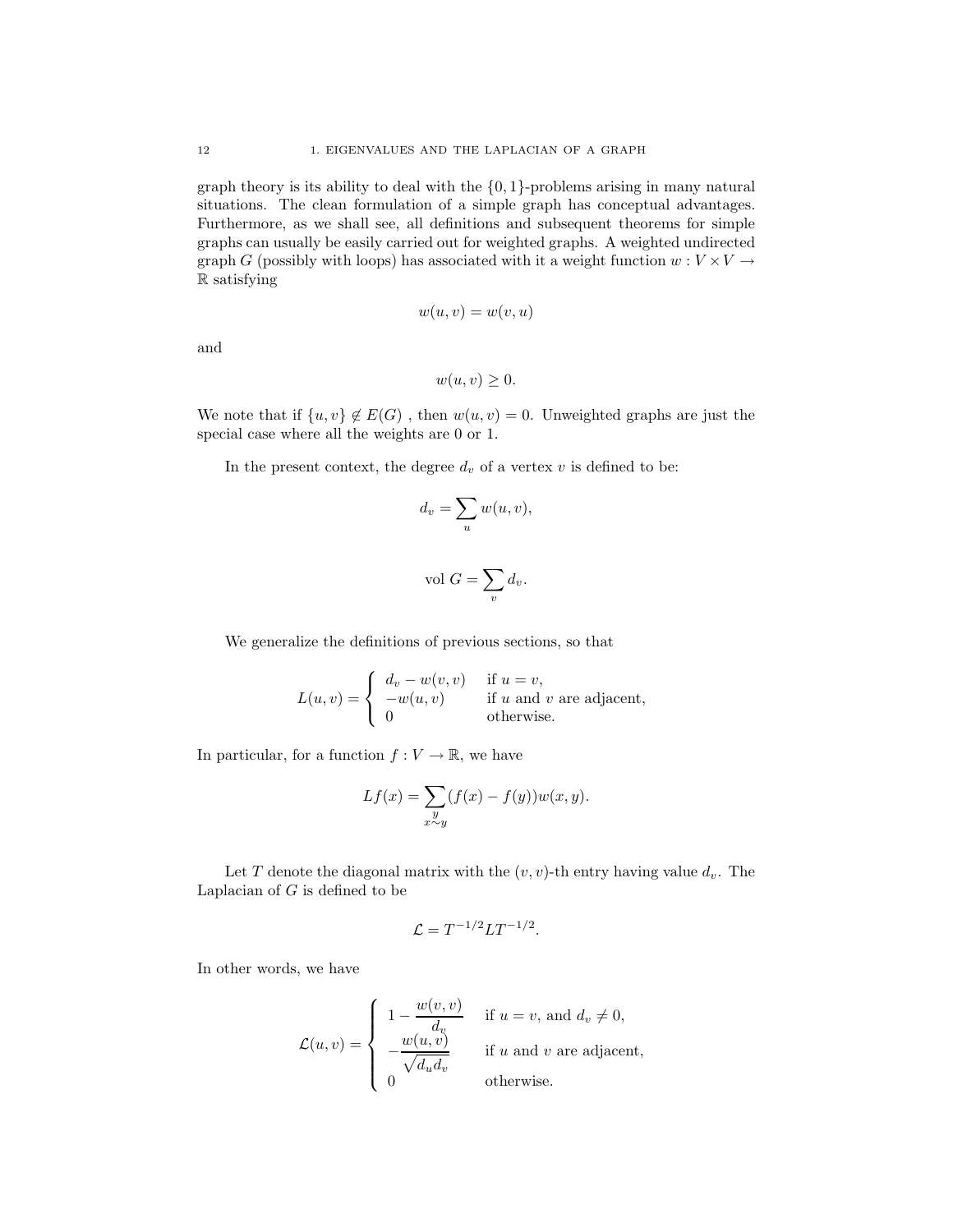We can still use the same characterizations for the eigenvalues of the generalized versions of  $\mathcal{L}$ . For example,

(1.13) 
$$
\lambda_G := \lambda_1 = \inf_{g \perp T^{1/2} \to 1} \frac{\langle g, \mathcal{L}g \rangle}{\langle g, g \rangle}
$$

$$
= \inf_{\substack{f \subset \mathcal{L}f(x)dx = 0}} \frac{\sum_{x \in V} f(x)Lf(x)}{\sum_{x \in V} f^2(x)dx}
$$

$$
= \inf_{\substack{f \subset \mathcal{L}f(x)dx = 0}} \frac{\sum_{x \sim y} (f(x) - f(y))^2 w(x, y)}{\sum_{x \in V} f^2(x)dx}.
$$

A contraction of a graph  $G$  is formed by identifying two distinct vertices, say u and v, into a single vertex  $v^*$ . The weights of edges incident to  $v^*$  are defined as follows:

$$
w(x, v^*) = w(x, u) + w(x, v),
$$
  
\n
$$
w(v^*, v^*) = w(u, u) + w(v, v) + 2w(u, v).
$$

Lemma 1.15. *If* H *is formed by contractions from a graph* G*, then*

$$
\lambda_G \leq \lambda_H
$$

The proof follows from the fact that an eigenfunction which achieves  $\lambda_H$  for H can be lifted to a function defined on  $V(G)$  such that all vertices in G that contract to the same vertex in  $H$  share the same value.

Now we return to Lemma 1.14.

#### SKETCHED PROOF OF LEMMA 1.14:

Let u and v denote two vertices that are at distance  $D \geq 2t + 2$  in G. We contract G into a path H with  $2t + 2$  edges, with vertices  $x_0, x_1, \ldots, x_t, z, y_t, \ldots, y_2, y_1, y_0$ such that vertices at distance i from  $u, 0 \le i \le t$ , are contracted to  $x_i$ , and vertices at distance j from  $v, 0 \leq j \leq t$ , are contracted to  $y_j$ . The remaining vertices are contracted to z. To establish an upper bound for  $\lambda_1$ , it is enough to choose a suitable function  $f$ , defined as follows:

$$
f(x_i) = a(k-1)^{-i/2},
$$
  
\n
$$
f(y_j) = b(k-1)^{-j/2},
$$
  
\n
$$
f(z) = 0,
$$

where the constants  $a$  and  $b$  are chosen so that

$$
\sum_{x} f(x) dx = 0.
$$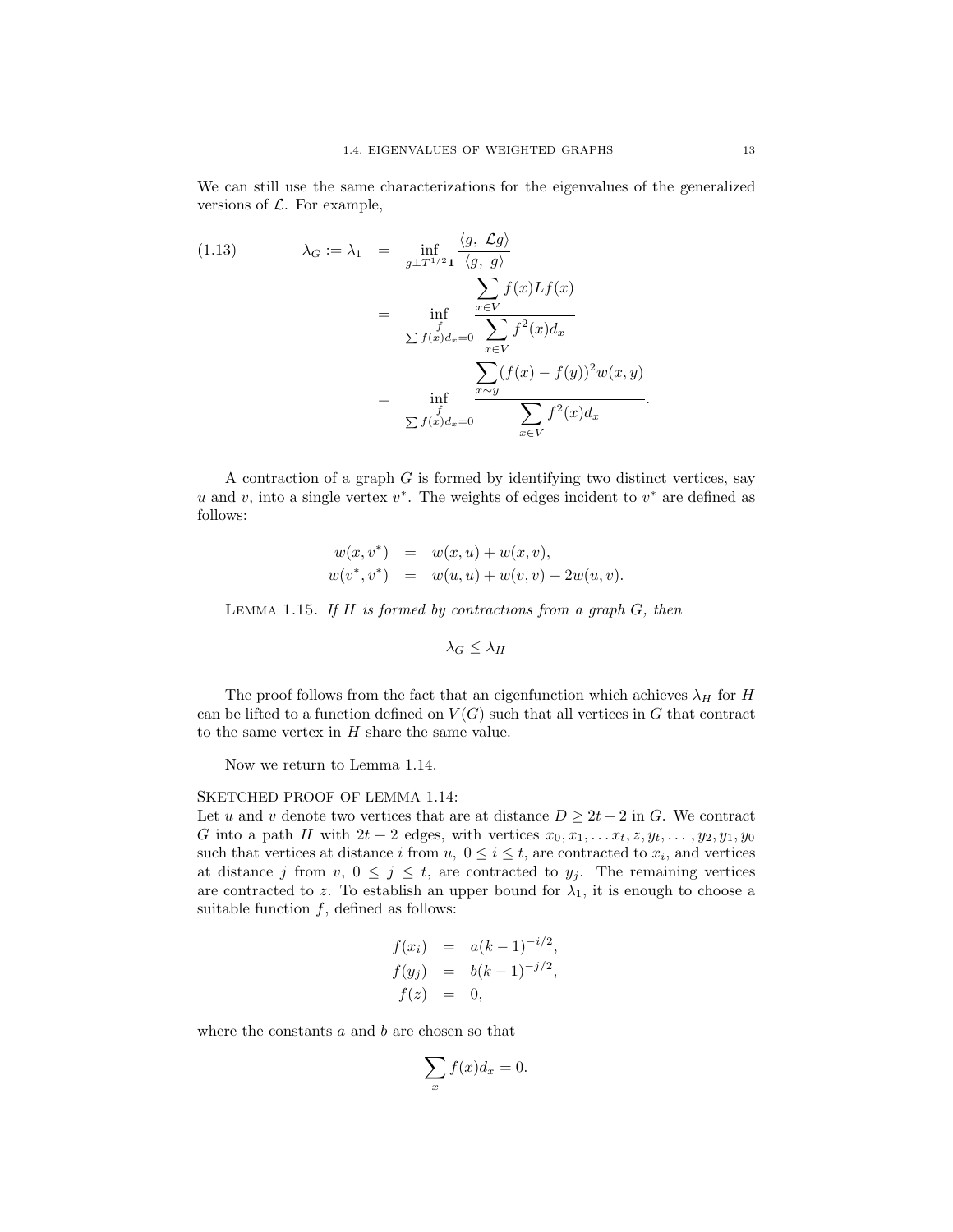It can be checked that the Rayleigh quotient satisfies

$$
\frac{\sum_{u \sim v} (f(u) - f(v))^2 w(u, v)}{\sum_{v} f(v)^2 d_v} \le 1 - \frac{2\sqrt{k-1}}{k} \left( 1 - \frac{1}{t+1} \right) + \frac{1}{t+1},
$$

since the ratio is maximized when  $w(x_i, x_{i+1}) = k(k-1)^{i-1} = w(y_i, y_{i+1})$ . This completes the proof of the lemma. completes the proof of the lemma.

#### **1.5. Eigenvalues and random walks**

In a graph G, a walk is just a sequence of vertices  $(v_0, v_1, \dots, v_s)$  with  $\{v_{i-1}, v_i\} \in E(G)$  for all  $1 \leq i \leq s$ . A random walk is determined by the transition probabilities  $P(u, v) = Prob(x_{i+1} = v | x_i = u)$ , which are independent of *i*. Clearly, for each vertex  $u$ ,

$$
\sum_{v} P(u, v) = 1.
$$

For any initial distribution  $f: V \to \mathbb{R}$  with  $\sum$ v  $f(v) = 1$ , the distribution after k

steps is just  $fP^k$  (i.e., a matrix multiplication with f viewed as a row vector where P is the matrix of transition probabilities). The random walk is said to be *ergodic* if there is a unique *stationary distribution*  $\pi(v)$  satisfying

$$
\lim_{s \to \infty} f P^s(v) = \pi(v).
$$

It is easy to see that necessary conditions for the ergodicity of P are (i) *irreducibility*, *i.e.*, for any  $u, v \in V$ , there exists some s such that  $P<sup>s</sup>(u, v) > 0$  (ii) *aperiodicity*, *i.e.*, g.c.d.  $\{s : P^s(u, v) > 0\} = 1$ . As it turns out, these are also sufficient conditions. A major problem of interest is to determine the number of steps s required for  $P^s$  to be *close* to its stationary distribution, given an arbitrary initial distribution.

We say a random walk is *reversible* if

$$
\pi(u)P(u,v) = \pi(v)P(v,u).
$$

An alternative description for a reversible random walk can be given by considering a weighted connected graph with edge weights satisfying

$$
w(u, v) = w(v, u) = \pi(v)P(v, u)/c
$$

where  $c$  can be any constant chosen for the purpose of simplifying the values. (For example, we can take c to be the average of  $\pi(v)P(v, u)$  over all  $(v, u)$  with  $P(v, u) \neq 0$ , so that the values for  $w(v, u)$  are either 0 or 1 for a simple graph.) The random walk on a weighted graph has as its transition probabilities

$$
P(u, v) = \frac{w(u, v)}{d_u},
$$

where  $d_u = \sum_z w(u, z)$  is the (weighted) degree of u. The two conditions for ergodicity are equivalent to the conditions that the graph be (i) connected and (ii) non-bipartite. From Lemma 1.7, we see that (i) is equivalent to  $\lambda_1 > 0$  and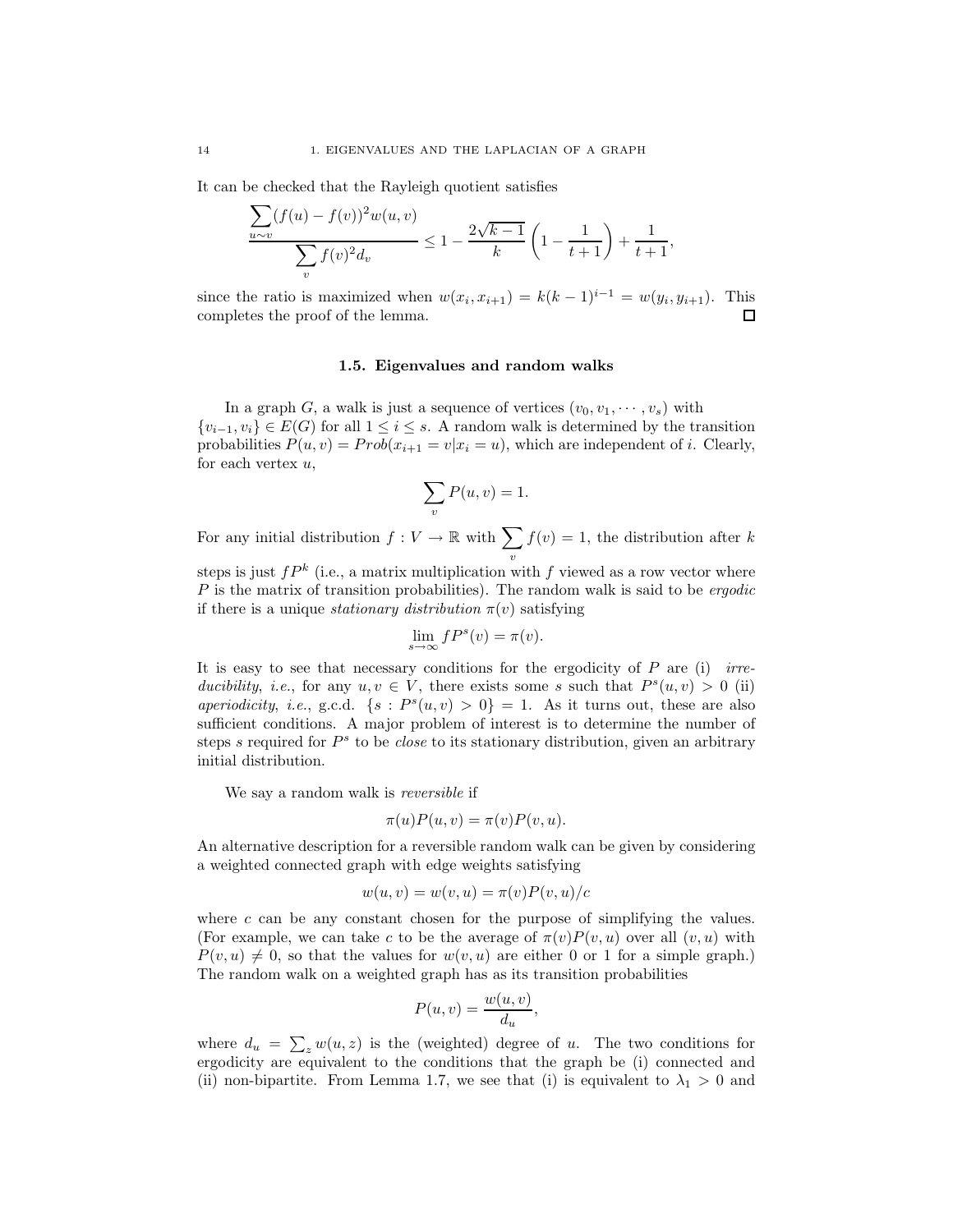(ii) implies  $\lambda_{n-1}$  < 2. As we will see later in (1.15), together (i) and (ii) deduce ergodicity.

We remind the reader that an unweighted graph has  $w(u, v)$  equal to either 0 or 1. The usual random walk on an unweighted graph has transition probability  $1/d_v$  of moving from a vertex v to any one of its neighbors. The transition matrix  $\boldsymbol{P}$  then satisfies

$$
P(u, v) = \begin{cases} 1/d_u & \text{if } u \text{ and } v \text{ are adjacent,} \\ 0 & \text{otherwise.} \end{cases}
$$

In other words,

$$
fP(v) = \sum_{\substack{u\\u \sim v}} \frac{1}{d_u} f(u)
$$

for any  $f: V(G) \to \mathbb{R}$ .

It is easy to check that

$$
P = T^{-1}A = T^{-1/2}(I - \mathcal{L})T^{1/2},
$$

where A is the adjacency matrix.

In a random walk with an associated weighted connected graph  $G$ , the transition matrix  $P$  satisfies

$$
1TP=1T
$$

where 1 is the vector with all coordinates 1. Therefore the stationary distribution is exactly  $\pi = 1T / \text{vol } G$ , We want to show that when k is large enough, for any initial distribution  $f: V \to \mathbb{R}$ ,  $fP^k$  converges to the stationary distribution.

First we consider convergence in the  $L_2$  (or Euclidean) norm. Suppose we write

$$
f T^{-1/2} = \sum_i a_i \phi_i,
$$

where  $\phi_i$  denotes the orthonormal eigenfunction associated with  $\lambda_i$ .

Recall that  $\phi_0 = \frac{1}{T^{1/2}} / \sqrt{\frac{1}{T}}$ vol G and  $\|\cdot\|$  denotes the  $L_2$ -norm, so

$$
a_0 = \frac{\langle fT^{-1/2}, \mathbf{1}T^{1/2} \rangle}{\|\mathbf{1}T^{1/2}\|} = \frac{1}{\sqrt{\text{vol } G}}
$$

since  $\langle f, \mathbf{1} \rangle = 1$ . We then have

$$
||fP^s - \pi|| = ||fP^s - 1T/\text{vol } G||
$$
  
\n
$$
= ||fP^s - a_0\phi_0T^{1/2}||
$$
  
\n
$$
= ||fT^{-1/2}(I - \mathcal{L})^s T^{1/2} - a_0\phi_0T^{1/2}||
$$
  
\n
$$
= ||\sum_{i\neq 0} (1 - \lambda_i)^s a_i\phi_i T^{1/2}||
$$
  
\n
$$
\leq (1 - \lambda')^s \frac{\max_x \sqrt{d_x}}{\min_y \sqrt{d_y}}
$$
  
\n(1.14)  
\n
$$
\leq e^{-s\lambda'} \frac{\max_x \sqrt{d_x}}{\min_y \sqrt{d_y}}
$$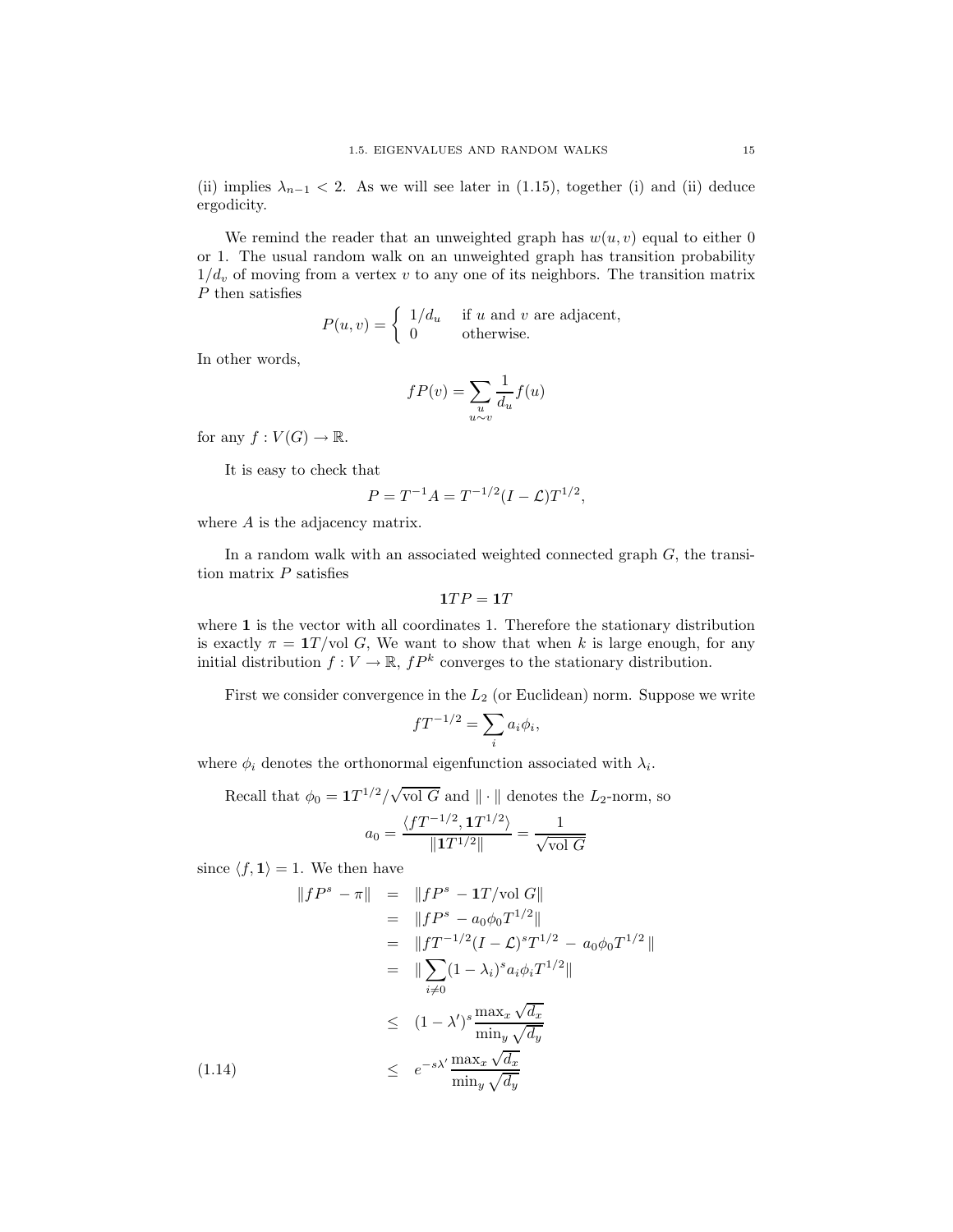where

$$
\lambda' = \begin{cases} \lambda_1 & \text{if } 1 - \lambda_1 \ge \lambda_{n-1} - 1 \\ 2 - \lambda_{n-1} & \text{otherwise.} \end{cases}
$$

So, after  $s \geq 1/\lambda' \log(\max_x \sqrt{d_x}/\epsilon \min_y \sqrt{d_y})$  steps, the  $L_2$  distance between  $fP^s$ and its stationary distribution is at most  $\epsilon$ .

Although  $\lambda'$  occurs in the above upper bound for the distance between the stationary distribution and the s-step distribution, in fact, only  $\lambda_1$  is crucial in the following sense. Note that  $\lambda'$  is either  $\lambda_1$  or  $2 - \lambda_{n-1}$ . Suppose the latter holds, *i.e.,*  $\lambda_{n-1} - 1 \geq 1 - \lambda_1$ . We can consider a modified random walk, called the lazy walk, on the graph  $G'$  formed by adding a loop of weight  $d_v$  to each vertex v. The new graph has Laplacian eigenvalues  $\tilde{\lambda}_k = \lambda_k/2 \leq 1$ , which follows from equation (1.13). Therefore,

$$
1 - \tilde{\lambda}_1 \ge 1 - \tilde{\lambda}_{n-1} \ge 0,
$$

and the convergence bound in  $L_2$  distance in  $(1.14)$  for the modified random walk becomes

$$
2/\lambda_1 \log(\frac{\max_x \sqrt{d_x}}{\epsilon \min_y \sqrt{d_y}}).
$$

In general, suppose a weighted graph with edge weights  $w(u, v)$  has eigenvalues  $\lambda_i$  with  $\lambda_{n-1} - 1 \geq 1 - \lambda_1$ . We can then modify the weights by choosing, for some constant c,

(1.15) 
$$
w'(u,v) = \begin{cases} w(v,v) + cd_v & \text{if } u = v \\ w(u,v) & \text{otherwise.} \end{cases}
$$

The resulting weighted graph has eigenvalues

$$
\lambda_k' = \frac{\lambda_k}{1+c} = \frac{2\lambda_k}{\lambda_{n-1} + \lambda_k}
$$

where

$$
c = \frac{\lambda_1 + \lambda_{n-1}}{2} - 1 \le \frac{1}{2}.
$$

Then we have

$$
1 - \lambda'_1 = \lambda'_{n-1} - 1 = \frac{\lambda_{n-1} - \lambda_1}{\lambda_{n-1} + \lambda_1}.
$$

Since  $c \leq 1/2$  and we have  $\lambda'_k \geq 2\lambda_k/(2+\lambda_k) \geq 2\lambda_k/3$  for  $\lambda_k \leq 1$ . In particular we set

$$
\lambda = \lambda'_1 = \frac{2\lambda_1}{\lambda_{n-1} + \lambda_1} \ge \frac{2}{3}\lambda_1.
$$

Therefore the modified random walk corresponding to the weight function  $w'$  has an improved bound for the convergence rate in  $L_2$  distance:

$$
\frac{1}{\lambda} \log \frac{\max_x \sqrt{d_x}}{\epsilon \min_y \sqrt{d_y}}.
$$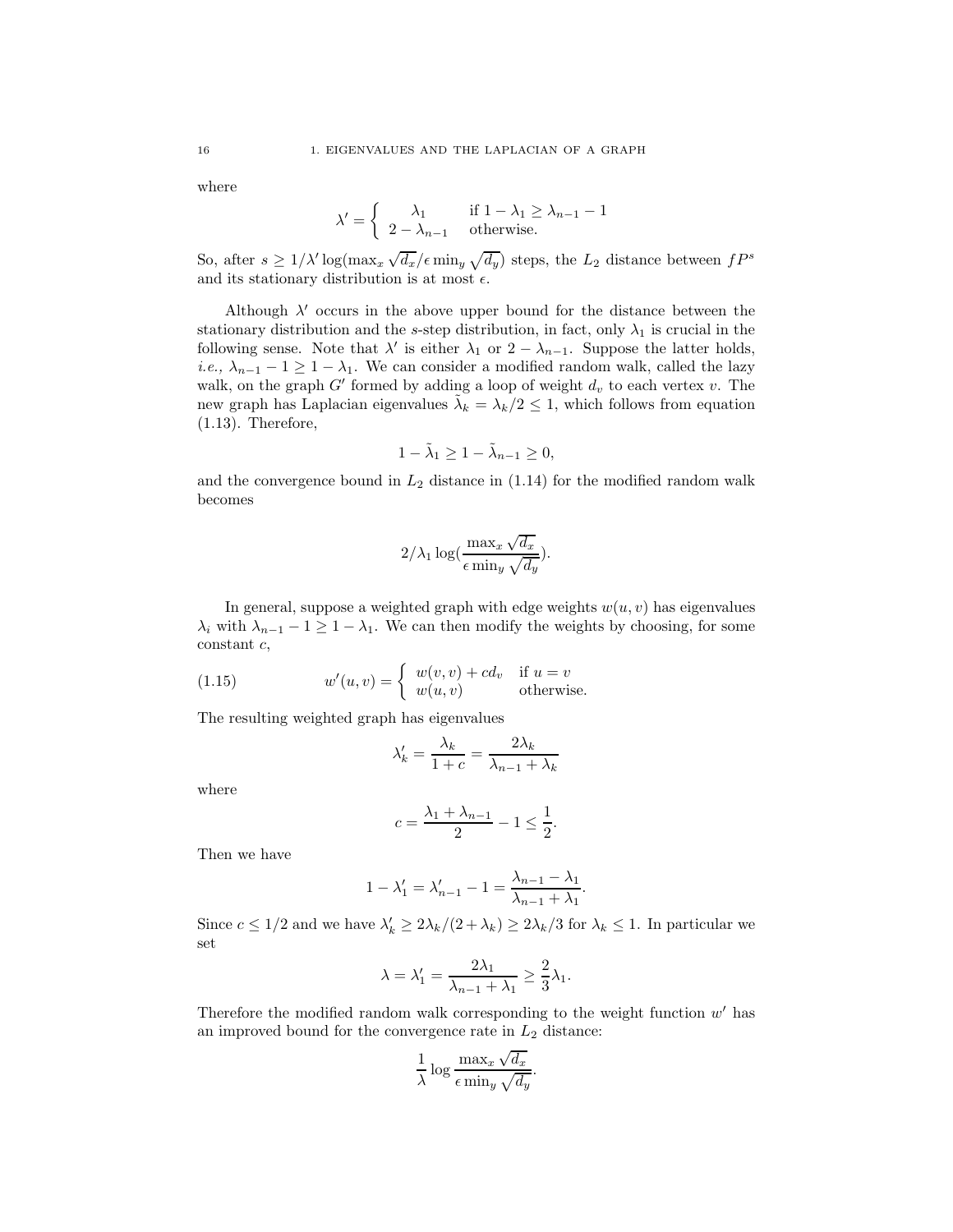We remark that for many applications in sampling, the convergence in  $L_2$ distance seems to be too weak since it does not require convergence at each vertex. There are several stronger notions of distance several of which we will mention.

A strong notion of convergence that is often used is measured by the relative pointwise distance (see [**224**]): After s steps, the *relative pointwise distance* (r.p.d.) of P to the stationary distribution  $\pi(x)$  is given by

$$
\Delta(s) = \max_{x,y} \frac{|P^s(y,x) - \pi(x)|}{\pi(x)}.
$$

Let  $\psi_x$  denote the characteristic function of x defined by:

$$
\psi_x(y) = \begin{cases} 1 & \text{if } y = x, \\ 0 & \text{otherwise.} \end{cases}
$$

Suppose

$$
\psi_x T^{1/2} = \sum_i \alpha_i \phi_i,
$$
  

$$
\psi_y T^{-1/2} = \sum_i \beta_i \phi_i.
$$

where  $\phi_i$ 's denote the eigenfunction of the Laplacian  $\mathcal L$  of the weighted graph associated with the random walk. In particular,

$$
\alpha_0 = \frac{d_x}{\sqrt{\text{vol } G}},
$$

$$
\beta_0 = \frac{1}{\sqrt{\text{vol } G}}.
$$

Let  $A^*$  denote the transpose of  $A$ . We have

$$
\Delta(t) = \max_{x,y} \frac{|\psi_y P^t \psi_x^* - \pi(x)|}{\pi(x)}
$$
\n
$$
= \max_{x,y} \frac{|\psi_y T^{-1/2} (I - \mathcal{L})^t T^{1/2} \psi_x^* - \pi(x)|}{\pi(x)}
$$
\n
$$
\leq \max_{x,y} \frac{\sum_{i \neq 0} |(1 - \lambda_i)^t \alpha_i \beta_i|}{d_x/\text{vol } G}
$$
\n
$$
\leq \bar{\lambda}^t \max_{x,y} \frac{\sum_{i \neq 0} |\alpha_i \beta_i|}{d_x/\text{vol } G}
$$
\n
$$
= \bar{\lambda}^t \max_{x,y} \frac{\|\psi_x T^{1/2}\| \|\psi_y T^{-1/2}\|}{d_x/\text{vol } G}
$$
\n
$$
\leq \bar{\lambda}^t \frac{\text{vol } G}{\min_{x,y} \sqrt{d_x d_y}}
$$
\n
$$
\leq e^{-t(1-\bar{\lambda})} \frac{\text{vol } G}{\min_x d_x}
$$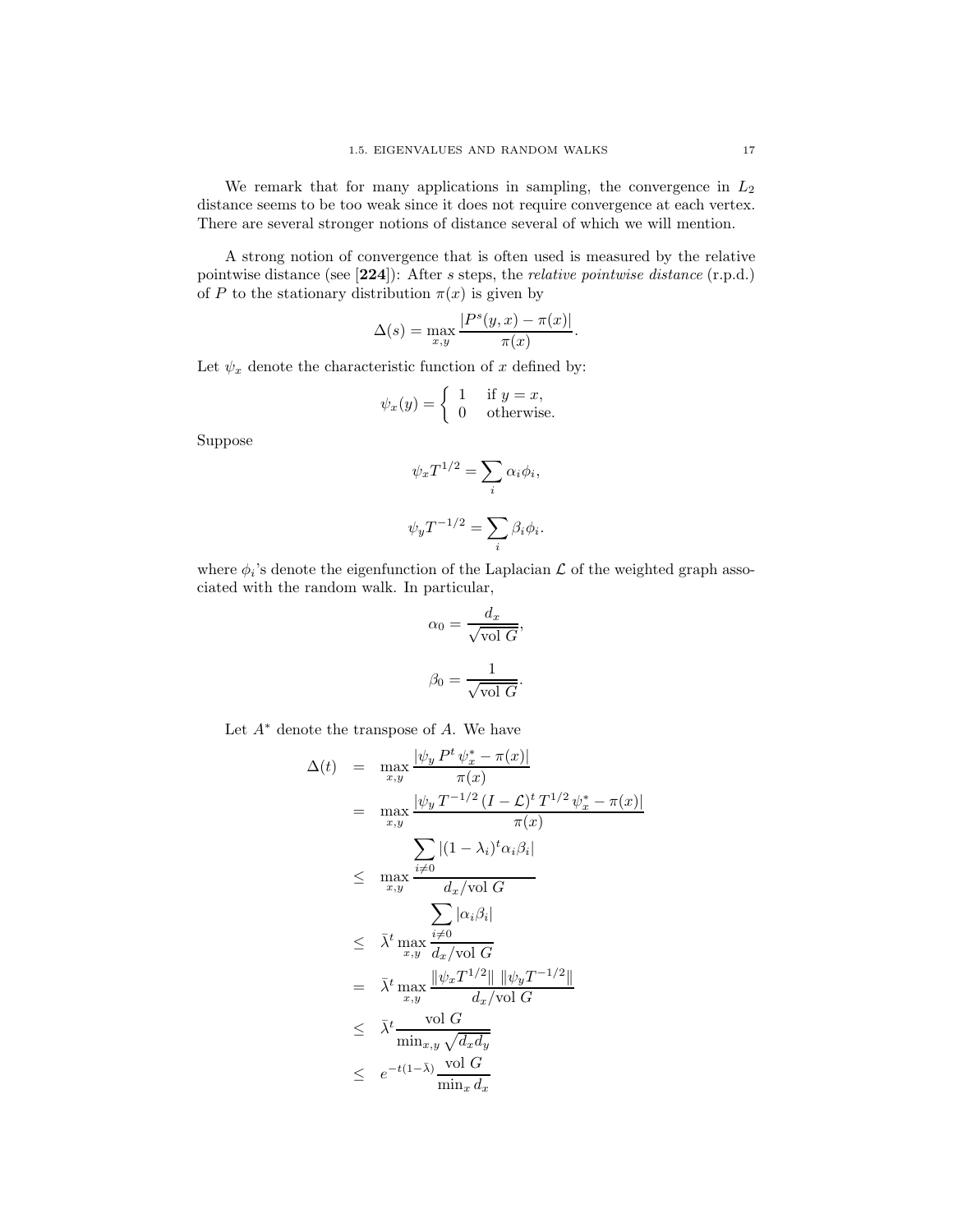where  $\overline{\lambda} = \max_{i \neq 0} |1 - \lambda_i|$ . So if we choose t such that

$$
t \ge \frac{1}{1-\bar{\lambda}} \log \frac{\operatorname{vol} G}{\epsilon \min_x d_x},
$$

then, after t steps, we have  $\Delta(t) \leq \epsilon$ .

When  $1 - \lambda_1 \neq \overline{\lambda}$ , we can improve the above bound by using a lazy walk as described in (1.15). The proof is almost identical to the above calculation except for using the Laplacian of the modified weighted graph associated with the lazy walk. This can be summarized by the following theorem:

Theorem 1.16. *For a weighted graph* G*, we can choose a modified random walk* P so that the relative pairwise distance  $\Delta(t)$  *is bounded above by:* 

$$
\Delta(t) \le e^{-t\lambda} \frac{\text{vol } G}{\min_x d_x} \le \exp^{-2t\lambda_1/(2+\lambda_1)} \frac{\text{vol } G}{\min_x d_x}
$$

.

*where*  $\lambda = \lambda_1$  *if*  $2 \ge \lambda_{n-1} + \lambda_1$  *and*  $\lambda = 2\lambda_1/(\lambda_{n-1} + \lambda_1)$  *otherwise.* 

Corollary 1.17. *For a weighted graph* G*, we can choose a modified random walk* P *so that we have*

$$
\Delta(t) \le e^{-c}
$$

*if*

$$
t \ge \frac{1}{\lambda} \log \frac{\text{vol } G}{\min_x d_x}
$$

*where*  $\lambda = \lambda_1$  *if*  $2 \ge \lambda_{n-1} + \lambda_1$  *and*  $\lambda = 2\lambda_1/(\lambda_{n-1} + \lambda_1)$  *otherwise.* 

We remark that for any initial distribution  $f: V \to \mathbb{R}$  with  $\langle f, \mathbf{1} \rangle = 1$  and  $f(x) \geq 0$ , we have, for any x,

$$
\frac{|fP^s(x) - \pi(x)|}{\pi(x)} \leq \sum_y f(y) \frac{|P^s(y, x) - \pi(x)|}{\pi(x)}
$$
  

$$
\leq \sum_y f(y) \Delta(s)
$$
  

$$
\leq \Delta(s).
$$

Another notion of distance for measuring convergence is the so-called *total variation distance*, which is just half of the  $L_1$  distance:

$$
\Delta_{TV}(s) = \max_{A \subset V(G)} \max_{y \in V(G)} |\sum_{x \in A} (P^s(y, x) - \pi(x))|
$$
  
= 
$$
\frac{1}{2} \max_{y \in V(G)} \sum_{x \in V(G)} |P^s(y, x) - \pi(x)|.
$$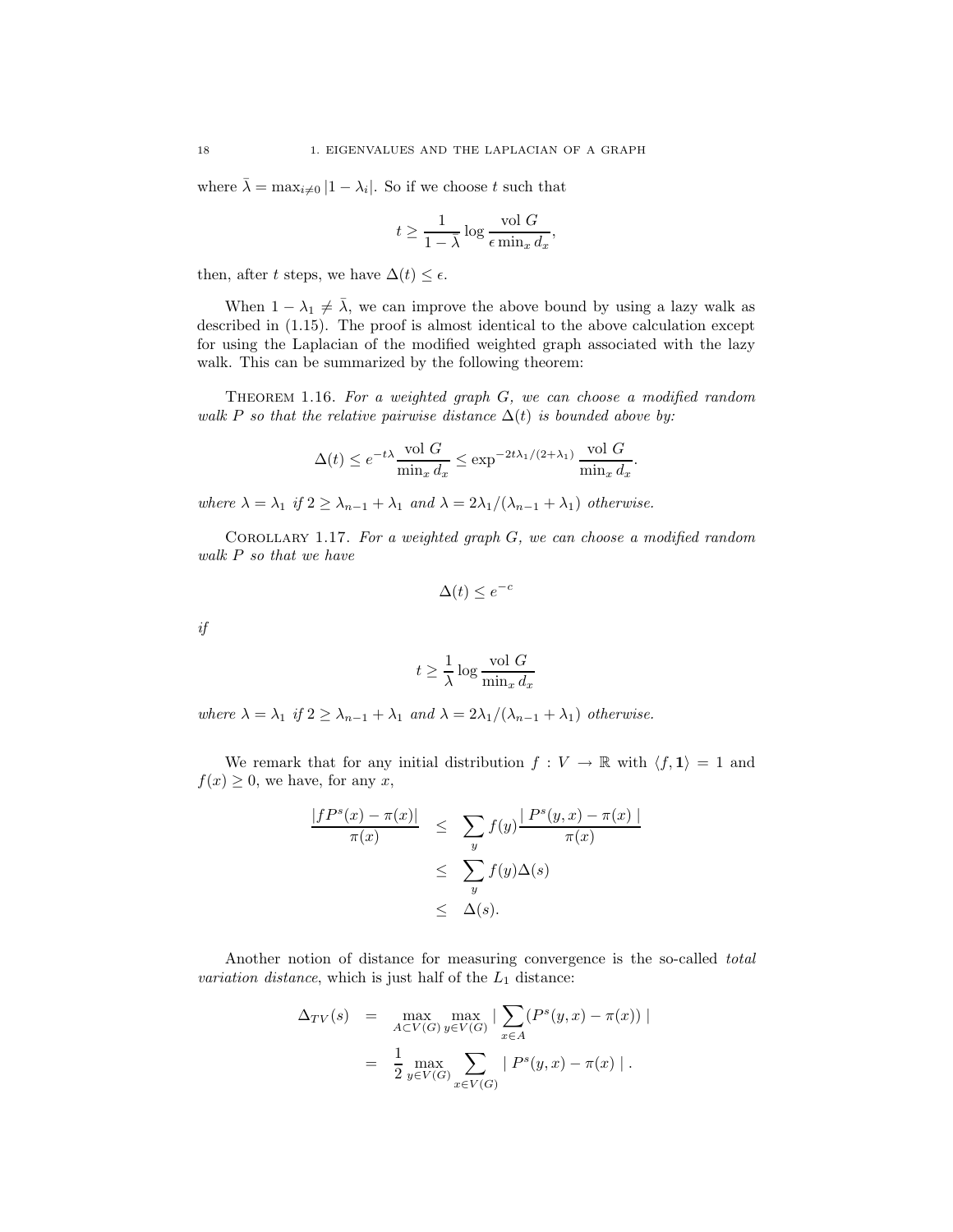The total variation distance is bounded above by the relative pointwise distance, since

$$
\Delta_{TV}(s) = \max_{\substack{A \subset V(G) \\ \text{vol}A \le \frac{\text{vol}G}{2}}} \max_{y \in V(G)} |\sum_{x \in A} (P^s(y, x) - \pi(x))|
$$
  

$$
\le \max_{\substack{A \subset V(G) \\ \text{vol}A \le \frac{\text{vol}G}{2}}} \sum_{x \in A} \pi(x) \Delta(s)
$$
  

$$
\le \frac{1}{2} \Delta(s).
$$

Therefore, any convergence bound using relative pointwise distance implies the same convergence bound using total variation distance. There is yet another notion of distance, sometimes called  $\chi$ -*squared distance*, denoted by  $\Delta'(s)$  and defined by:

$$
\Delta'(s) = \max_{y \in V(G)} \left( \sum_{x \in V(G)} \frac{(P^s(y, x) - \pi(x))^2}{\pi(x)} \right)^{1/2} \n\ge \max_{y \in V(G)} \sum_{x \in V(G)} |P^s(y, x) - \pi(x)| \n= 2\Delta_{TV}(s),
$$

using the Cauchy-Schwarz inequality.  $\Delta'(s)$  is also dominated by the relative pointwise distance (which we will mainly use in this book).

$$
\Delta'(s) = \max_{x \in V(G)} \left( \sum_{y \in V(G)} \frac{(P^s(x, y) - \pi(y))^2}{\pi(y)} \right)^{1/2}
$$
  

$$
\leq \max_{x \in V(G)} \left( \sum_{y \in V(G)} (\Delta(s))^2 \cdot \pi(y) \right)^{\frac{1}{2}}
$$
  

$$
\leq \Delta(s).
$$

We note that

$$
\Delta'(s)^2 \geq \sum_x \pi(x) \sum_y \frac{(P^s(x, y) - \pi(y))^2}{\pi(y)}
$$
  
= 
$$
\sum_x \psi_x T^{1/2} (P^s - I_0) T^{-1} (P^s - I_0) T^{1/2} \psi_x^*
$$
  
= 
$$
\sum_x \psi_x ((I - \mathcal{L})^{2s} - I_0) \psi_x^*,
$$

where  $I_0$  denotes the projection onto the eigenfunction  $\phi_0$ ,  $\phi_i$  denotes the *i*-th orthonormal eigenfunction of  $\mathcal L$  and  $\psi_x$  denotes the characteristic function of x. Since

$$
\psi_x = \sum_i \phi_i(x) \phi_i,
$$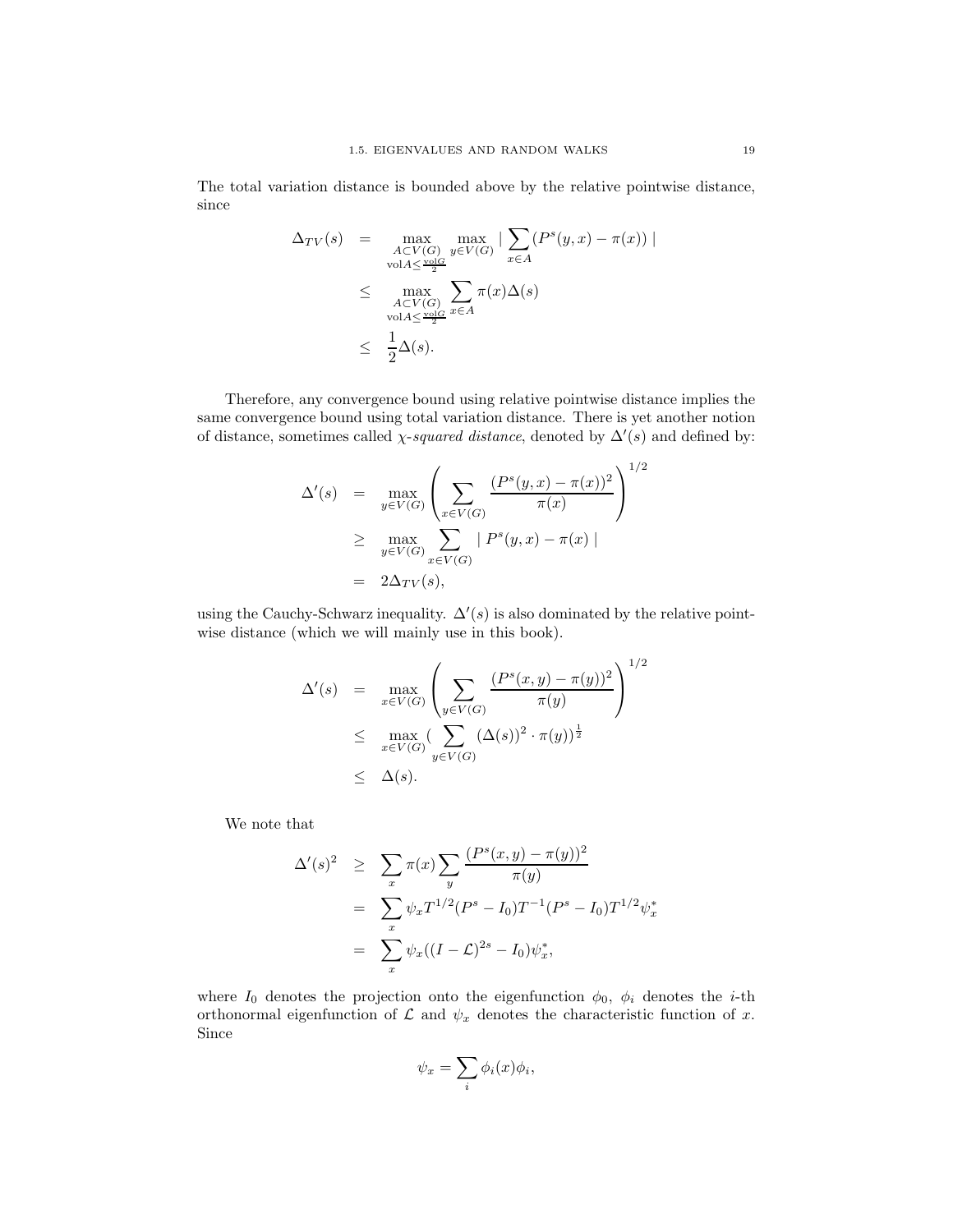we have

(1.16) 
$$
\Delta'(s)^2 \geq \sum_x \psi_x((I-\mathcal{L})^{2s} - I_0)\psi_x^*
$$
  
\n
$$
= \sum_x (\sum_i \phi_i(x)\phi_i)((I-\mathcal{L})^{2s} - I_0)(\sum_i \phi_i(x)\phi_i)^*
$$
  
\n
$$
= \sum_x \sum_{i \neq 0} \phi_i^2(x)(1-\lambda_i)^{2s}
$$
  
\n
$$
= \sum_{i \neq 0} \sum_x \phi_i^2(x)(1-\lambda_i)^{2s}
$$
  
\n
$$
= \sum_{i \neq 0} (1-\lambda_i)^{2s}.
$$

Equality in  $(1.16)$  holds if, for example, G is vertex-transitive, i.e., there is an automorphism mapping u to v for any two vertices in  $G$ , (for more discussions, see Chapter 7 on symmetrical graphs). Therefore, we conclude

Theorem 1.18. *Suppose* G *is a vertex transitive graph. Then a random walk after* s *steps converges to the uniform distribution under total variation distance or χ*-squared distance in a number of steps bounded by the sum of  $(1 - \lambda_i)^{2s}$ , where  $\lambda_i$ *ranges over the non-trivial eigenvalues of the Laplacian:*

(1.17) 
$$
\Delta_{TV}(s) \leq \frac{1}{2} \Delta'(s) = \frac{1}{2} \left( \sum_{i \neq 0} (1 - \lambda_i)^{2s} \right)^{1/2}.
$$

The above theorem is often derived from the *Plancherel formula*. Here we have employed a direct proof. We remark that for some graphs which are not vertextransitive, a somewhat weaker version of (1.17) can still be used with additional work (see [**81**] and the remarks in Section 4.6). Here we will use Theorem 1.18 to consider random walks on an n-cube.

EXAMPLE 1.19. For the *n*-cube  $Q_n$ , our (lazy) random walk (as defined in (1.15)) converges to the uniform distribution under the total variation distance, as estimated as follows: From Example (1.6), the eigenvalues of the  $Q_n$  are  $2k/n$  of multiplicity  $\binom{n}{k}$  for  $k = 0, \dots, n$ . The adjusted eigenvalues for the weighted graph corresponding to the lazy walk are  $\lambda'_k = 2\lambda_k/(\lambda_{n-1} + \lambda_1) = \lambda_k n/(n+1)$ . By using Theorem 1.18 (also see [**104**]), we have

$$
\Delta_{TV}(s) \le \frac{1}{2} \Delta'(s) \le \frac{1}{2} \left( \sum_{k=1}^n {n \choose k} \left( 1 - \frac{2k}{n+1} \right)^{2s} \right)^{1/2}
$$
  

$$
\le \frac{1}{2} \left( \sum_{k=1}^n e^{k \log n - \frac{4ks}{n+1}} \right)^{1/2}
$$
  

$$
\le e^{-c}
$$

if  $s \geq \frac{1}{4}n \log n + cn$ .

We can also compute the rate of convergence of the lazy walk under the relative pointwise distance. Suppose we denote vertices of  $Q_n$  by subsets of an n-set

20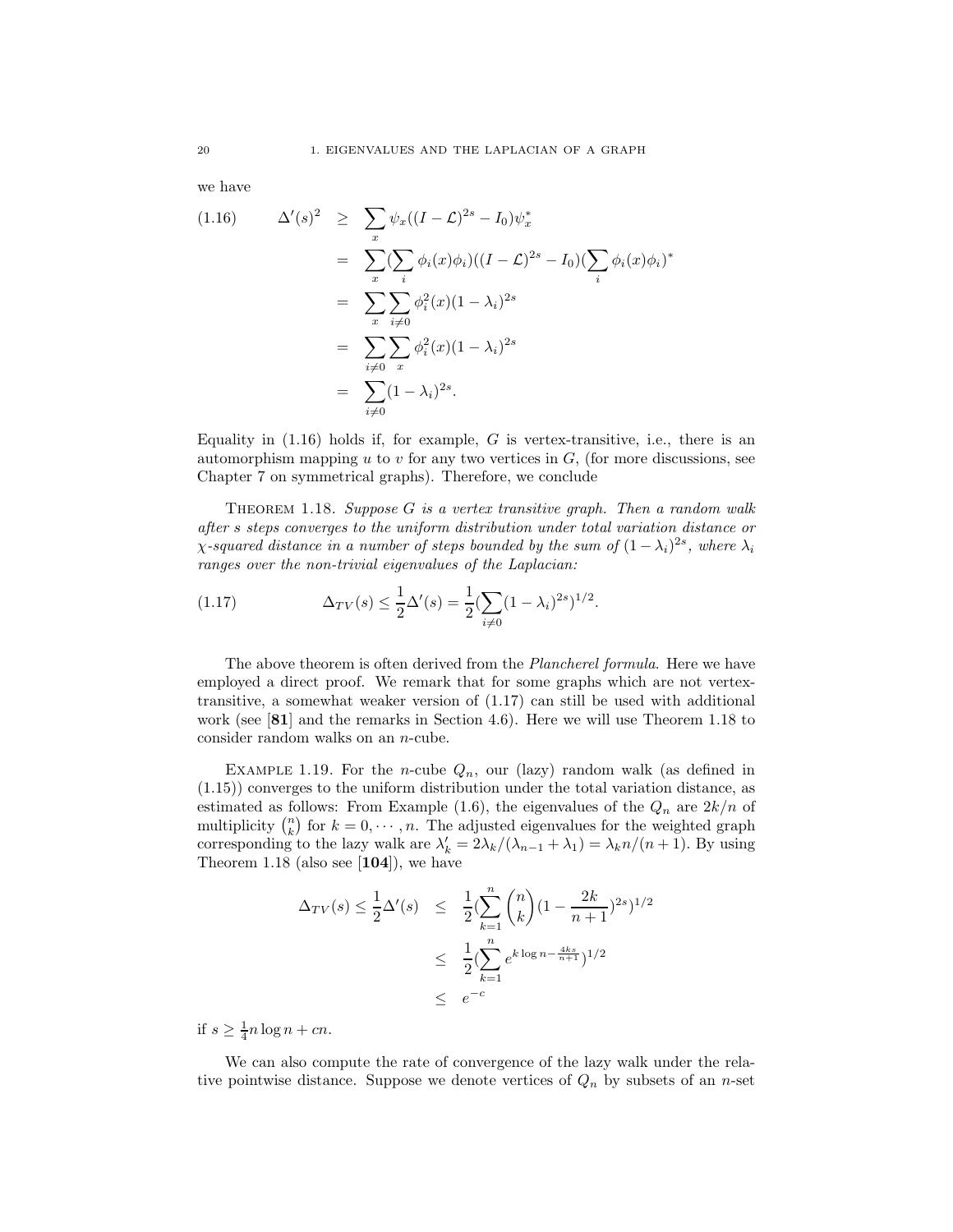$\{1, 2, \dots, n\}$ . The orthonormal eigenfunctions are  $\phi_S$  for  $S \subset \{1, 2, \dots, n\}$  where

$$
\phi_S(X) = \frac{(-1)^{|S \cap X|}}{2^{n/2}}
$$

for any  $X \subset \{1, 2, \dots, n\}$ . For a vertex indexed by the subset S, the characteristic function is denoted by

$$
\psi_S(X) = \begin{cases} 1 & \text{if } X = S, \\ 0 & \text{otherwise.} \end{cases}
$$

Clearly,

$$
\psi_X = \sum_{S} \frac{(-1)^{|S \cap X|}}{2^{n/2}} \phi_S.
$$

Therefore,

$$
\frac{|P^s(X,Y) - \pi(Y)|}{\pi(Y)} = |2^n \psi_X P^s \psi_Y^* - 1|
$$
  
\n
$$
\leq |2^n \psi_X P^s \psi_X^* - 1|
$$
  
\n
$$
= \sum_{S \neq \emptyset} (1 - \frac{2|S|}{n+1})^s
$$
  
\n
$$
= \sum_{k=1}^n {n \choose k} (1 - \frac{2k}{n+1})^s
$$

This implies

$$
\Delta(s) = \sum_{k=1}^{n} {n \choose k} (1 - \frac{2k}{n+1})^s
$$
  

$$
\leq \sum_{k=1}^{n} e^{k \log n - \frac{2ks}{n+1}}
$$
  

$$
\leq e^{-c}
$$

if

$$
s \ge \frac{n \log n}{2} + cn.
$$

So, the rate of convergence under relative pointwise distance is about twice that under the total variation distance for  $Q_n$ .

In general,  $\Delta_{TV}(s)$ ,  $\Delta'(s)$  and  $\Delta(s)$  can be quite different [81]. Nevertheless, a convergence lower bound for any of these notions of distance (and the  $L_2$ -norm) is  $\lambda^{-1}$ . This we will leave as an exercise. We remark that Aldous [4] has shown that if  $\Delta_{TV}(s) \leq \epsilon$ , then  $P^s(y, x) \geq c_{\epsilon} \pi(x)$  for all vertices x, where  $c_{\epsilon}$  depends only on  $\epsilon.$ 

### **Notes**

For an induced subgraph of a graph, we can define the Laplacian with boundary conditions. We will leave the definitions for eigenvalues with Neumann boundary conditions and Dirichlet boundary conditions for Chapter **??**.